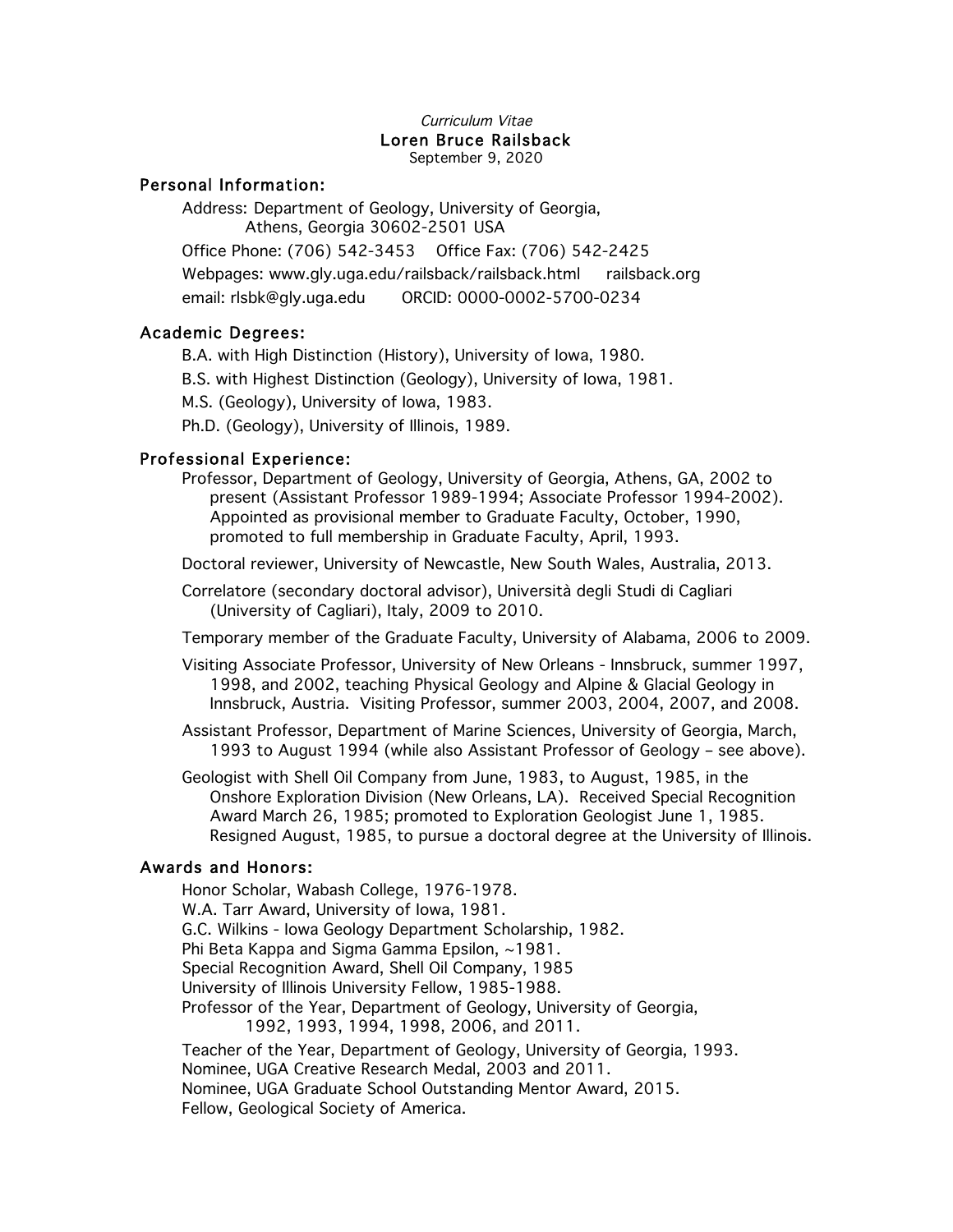# Publications

### Publications in Journals: Refereed articles, Invited Articles, and Comments:

- 1. Railsback, L. Bruce, 1984, Carbonate diagenetic facies in the Upper Pennsylvanian Dennis Formation in Iowa, Missouri, and Kansas: Journal of Sedimentary Petrology, v. 54, p. 986-999.
- 2. Railsback, L. Bruce, and Anderson, Thomas F., 1987, Control of Triassic seawater chemistry and temperature on the evolution of post-Paleozoic aragonite-secreting faunas: Geology, v. 15, p. 1002-1005.
- 3. Railsback, L. Bruce, Anderson, Thomas F., Ackerly, Spafford C., and Cisne, John L., 1989, Paleoceanographic modeling of temperature-salinity profiles from stable isotope data: Paleoceanography, v. 4, 585-591. A figure from this paper was reproduced in Jochen Hoefs's Stable Isotope Geochemistry.
- 4. Railsback, L. Bruce, Ackerly, Spafford C., Anderson, Thomas F., and Cisne, John L., 1990, Paleontological and isotope evidence for warm saline deep waters in Ordovician oceans: Nature, v. 343, p. 156-159.
- 5. Railsback, L. Bruce, 1990, Influence of changing deep ocean circulation on the Phanerozoic oxygen isotopic record: Geochimica et Cosmochimica Acta, v. 54, p. 1501-1509.
- 6. Railsback, L. Bruce, 1990, Comment on "Method of Multiple Working Hypotheses: a chimera": Geology, v. 18, p. 917-918.
- 7. Railsback, L. Bruce, 1991, A model for teaching the dynamical theory of tides: Journal of Geological Education, v. 39, p. 15-18.
- 8. Railsback, L. Bruce, 1992, A geological numerical model for Paleozoic global evaporite deposition: Journal of Geology, v. 100, p. 261-277.
- 9. Woo, K.-S., Anderson, T.F., Railsback, L.B., and Sandberg, P.A., 1992, Oxygen isotope evidence for high-salinity surface seawater in the Mid-Cretaceous Gulf of Mexico: implications for warm, saline deepwater formation: Paleoceanography, v. 7, p. 673-685.
- 10. Railsback, L. Bruce, 1993, Contrasting styles of chemical compaction in the Upper Pennsylvanian Dennis Formation in the Midcontinent region, U.S.A.: Journal of Sedimentary Petrology, v. 63, p. 61-72.
- 11. Brook, G.A., Railsback, L.B., Cooke, J., Chen, J., and Culp, R.A., 1993, Annual growth layers in a stalagmite from Drotsky's Cave, Ngamiland: Relationship between growth layer thickness and precipitation: Botswana Notes and Records, v. 24, p. 151-163.
- 12. Railsback, L. Bruce, 1993, Stability of carbonate minerals: a thermodynamic perspective and its implications for carbonate petrology: Journal of Geological Education, v. 41, p. 12-14.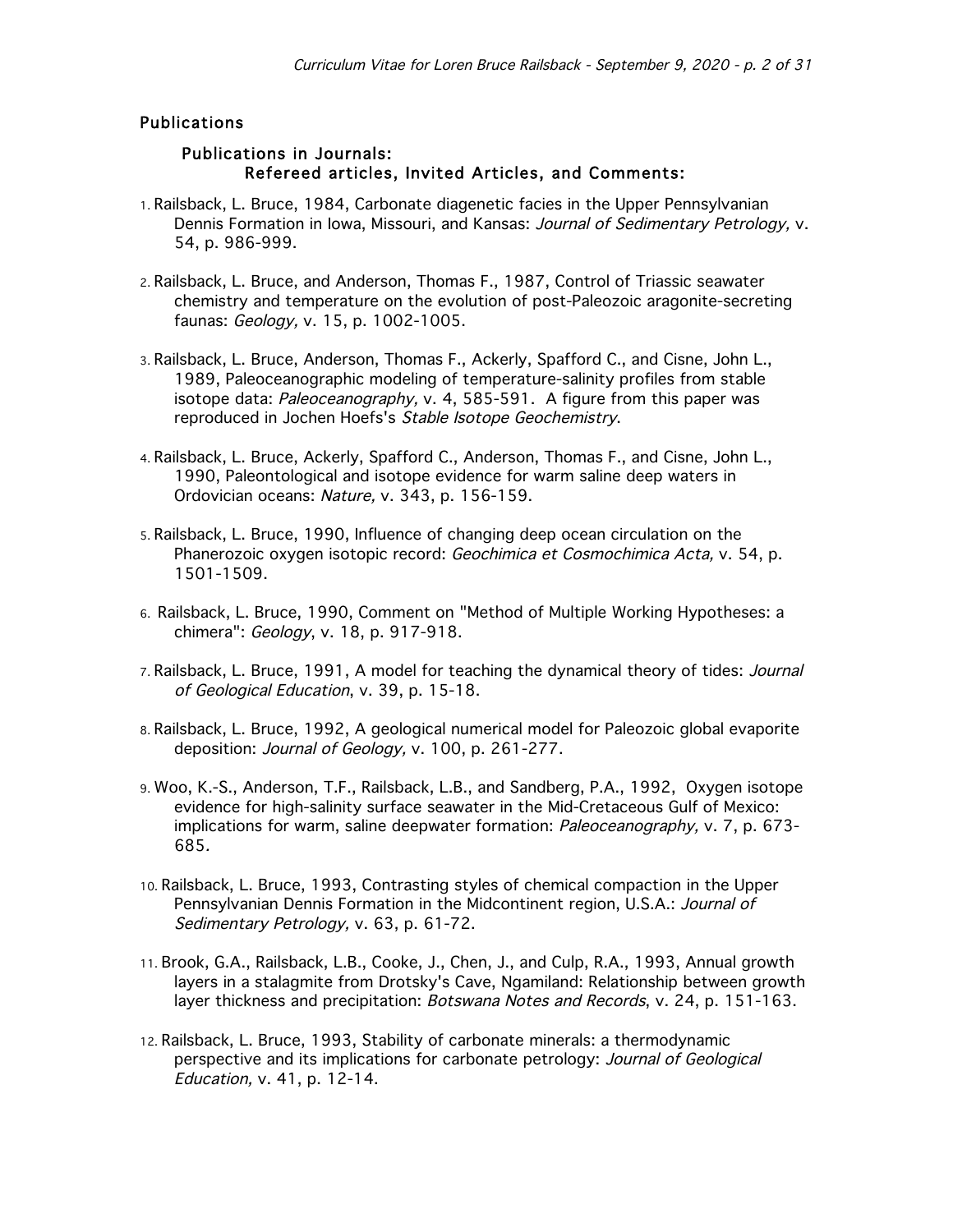- 13. Railsback, L. Bruce., 1993, Lithologic controls on morphology of pressure dissolution surfaces (stylolites and dissolution seams) in Paleozoic carbonate rocks from the mideastern United States: Journal of Sedimentary Petrology, v.63 p. 513-522.
- 14. Railsback, L. Bruce, 1993, Effect of acidic buffers on clay minerals recovered from calcareous soils: an X-ray diffraction study: Soil Science, v. 155, p. 206-210.
- 15. Ackerly, S.C., Cisne, J.L., Railsback, L.B., and Anderson, T.F., 1993, Punctal density in the Ordovician orthide brachiopod Paucicrura rogata: anatomical and paleoenvironmental variation: Lethaia, v. 26, p. 17-24.
- 16. Railsback, L. Bruce, 1993, Original mineralogy of Carboniferous worm tubes: Evidence for changing marine chemistry and biomineralization: Geology, v. 21, p. 703-706.
- 17. Railsback, L. Bruce, 1993, A geochemical view of weathering and the origin of sedimentary rocks and natural waters: Journal of Geological Education, v. 41, p. 404-411. A figure from this paper was used in Arthur H. Brownlow's *Geochemistry* (second edition, p. 348).
- 18. Railsback, L. Bruce, 1993, Control of crystal shape and size on formation of twin lamellae in calcite: implications for deep burial diagenetic fabrics in limestones: Carbonates and Evaporites, v. 8, p. 156-162.
- 19. Railsback, L. Bruce, 1993, Intergranular pressure dissolution and compaction in a Plio-Pleistocene grainstone buried no more than 30 meters: Shoofly oolite, southwestern Idaho: Carbonates and Evaporites, v. 8, p. 163-169.
- 20. Railsback, L. Bruce, Brook, George A., Chen, Jian, Kalin, Robert, and Fleisher, Christopher J., 1994, Environmental controls on the petrology of a Late Holocene speleothem from Botswana with annual layers of aragonite and calcite: Journal of Sedimentary Research, v. A64, p. 147-155.
- 21. Railsback, L. Bruce, and Andrews, Lynn M., 1995, Tectonic stylolites in the "undeformed" Cumberland Plateau of southern Tennessee: Journal of Structural Geology, v. 17, p. 911-915.
- 22. Brook, G.A., Railsback, L.B., Cooke, J., Chen, J., and Culp, R.A., 1995, Precipitation data from annual growth layers in speleothems: some preliminary results from Drotsky's Cave in the Kalahari Desert of Botswana: Studia Carsologica, v. 6, p. 65- 80.
- 23. Railsback, L. Bruce, 1995, Geological controls on global rates of coal deposition: A numerical model and its geochemical implications, in Haq, B.U., ed., Sequence Stratigraphy and Depositional Response to Eustatic, Tectonic, and Climatic Forcing: Dordrecht, Kluwer Academic Press p. 137-159.
- 24. Railsback, L. Bruce, 1996, Stylolites in limestones that lacked significant primary aragonite: Bulletin de la Société Géologique de France, t. 167, No. 1, p. 181-183.
- 25. Railsback, L. Bruce, Bouker, Polly A., Feeney, Thomas P., Goddard, Ethan A., Goggin, Keith E., Hall, A. Shawn, Jackson, Brian P., McLain, Angela A., Orsega, Michael C.,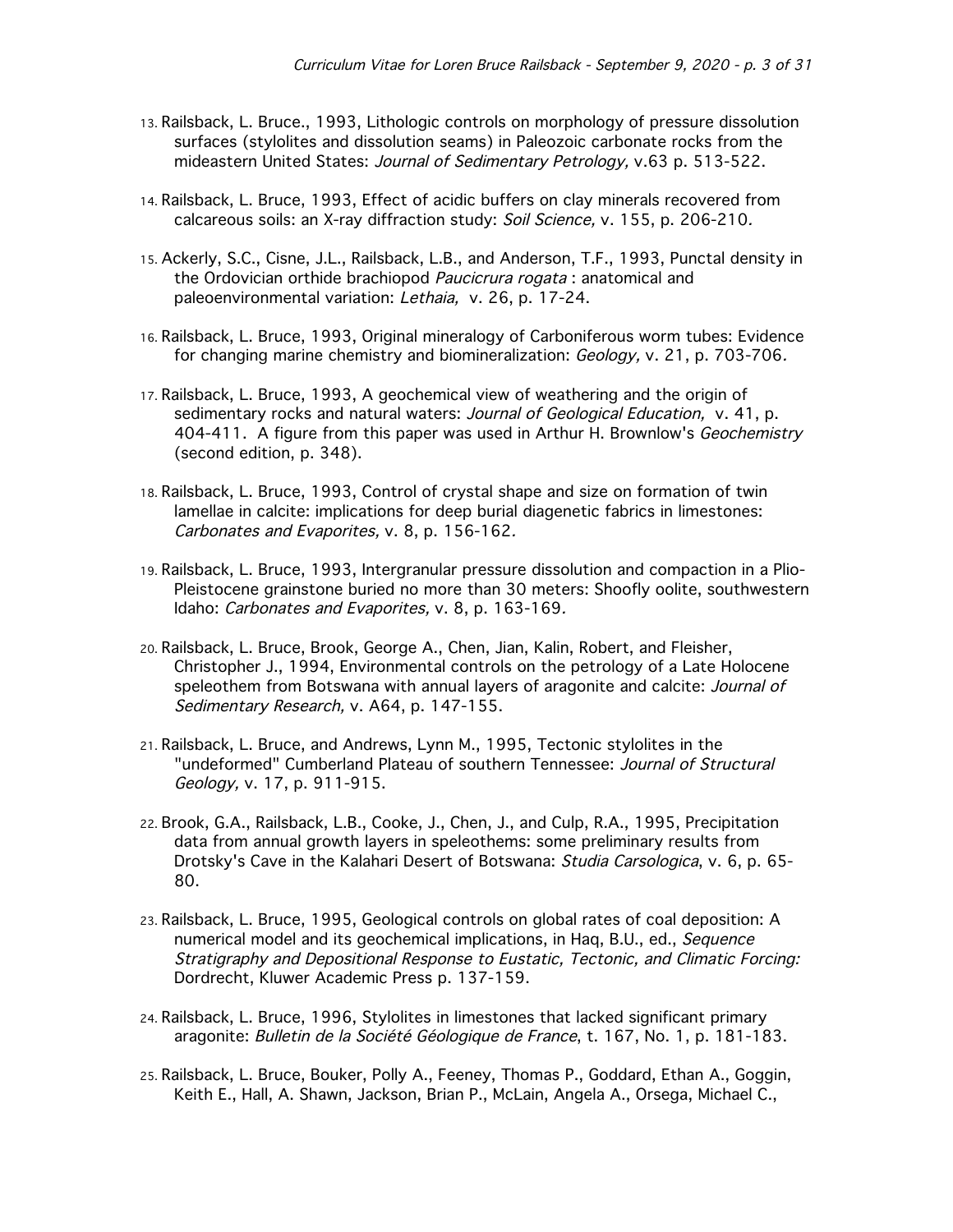Rafter, Margaret A., and Webster, James W., 1996, A survey of the major-element geochemistry of Georgia groundwater: Southeastern Geology, v.36, p.99-122.

- 26. Andrews, Lynn M., and Railsback, L. Bruce, 1997, Controls on stylolite development: morphologic, lithologic, and temporal evidence from bedding-parallel and transverse stylolites from the US Appalachians: Journal of Geology, v. 105, p. 59-73. (This paper was highlighted in Geotimes, February 1998, v. 43, p. 33)
- 27. Railsback, L. Bruce, 1997, Dependence of the pH of acid rain on lightning: Evidence from sampling within 14 showers and storms in the Georgia Piedmont in summer 1996: Science of the Total Environment, v. 198, p. 233-241. (This paper was featured in New Scientist, 31 May 1997, v. 154, No. 2084, p. 17, and in The Bakken Library and Museum Newsletter, v. 19, No. 2, Fall 1997).
- 28. Railsback, L. Bruce, Sheen, Shaw-Wen, Rafter, Margaret A., Brook, George A. and Kelloes, Cathy, 1997, Diagenetic replacement of aragonite by aragonite in speleothems: criteria for its recognition from Botswana and Madagascar: Speleochronos, No. 8, p. 3-11.
- 29. Railsback, L. Bruce, 1998, Evaluation of spacing of stylolites, and its implications for self-organization of pressure dissolution: Journal of Sedimentary Research, v. 68, p. 2-7.
- 30. Railsback, L. Bruce, 1998, Comment on and statistical analysis of " $\delta^{18}$ O values of mudrocks: More evidence for an  $18$ O-buffered ocean" by L.S. Land and L.F. Lynch, Jr.: Geochimica et Cosmochimica Acta, v. 62, p. 325-326.
- 31. Railsback, L. Bruce, 1999, Patterns in the compositions, properties, and geochemistry of carbonate minerals: Carbonates and Evaporites, v. 14, p. 1-20.
- 32. Brook, George A., Rafter, M.A., Railsback, L. Bruce, Sheen, Shaw-Wen, and Lundberg, Joyce, 1999, A high-resolution proxy record of rainfall and ENSO since AD 1550 from layering in stalagmites from Anjohibe Cave, Madagascar: The Holocene, v. 9, p. 695-705.
- 33. Railsback, L. Bruce, Brook, G.A., and Webster, J.W., 1999, Petrology and paleoenvironmental significance of detrital sand and silt in a stalagmite from Drotsky's Cave, Botswana: Physical Geography, v. 20, p. 331-347.
- 34. Railsback, L. Bruce, and Hood, Edward C., 2001, A survey of multi-stage diagenesis and dolomitization of Jurassic limestones along a regional shelf-to-basin transect in the Ziz Valley, Central High Atlas Mountains, Morocco: Sedimentary Geology, v. 139, p. 285-317.
- 35. Cox, Julia E., Railsback, L. Bruce, and Gordon, E.A., 2001, Evidence from Catskill pedogenic carbonates for a rapid Late Devonian decrease in atmospheric carbon dioxide concentrations: Northeastern Geology and Environmental Science, v. 23, p. 91-102.
- 36. Railsback, L. Bruce, Dabous, Adel A., Osmond, J.K., and Fleisher, C.J., 2002, Petrographic and geochemical screening of speleothems for U-series dating: an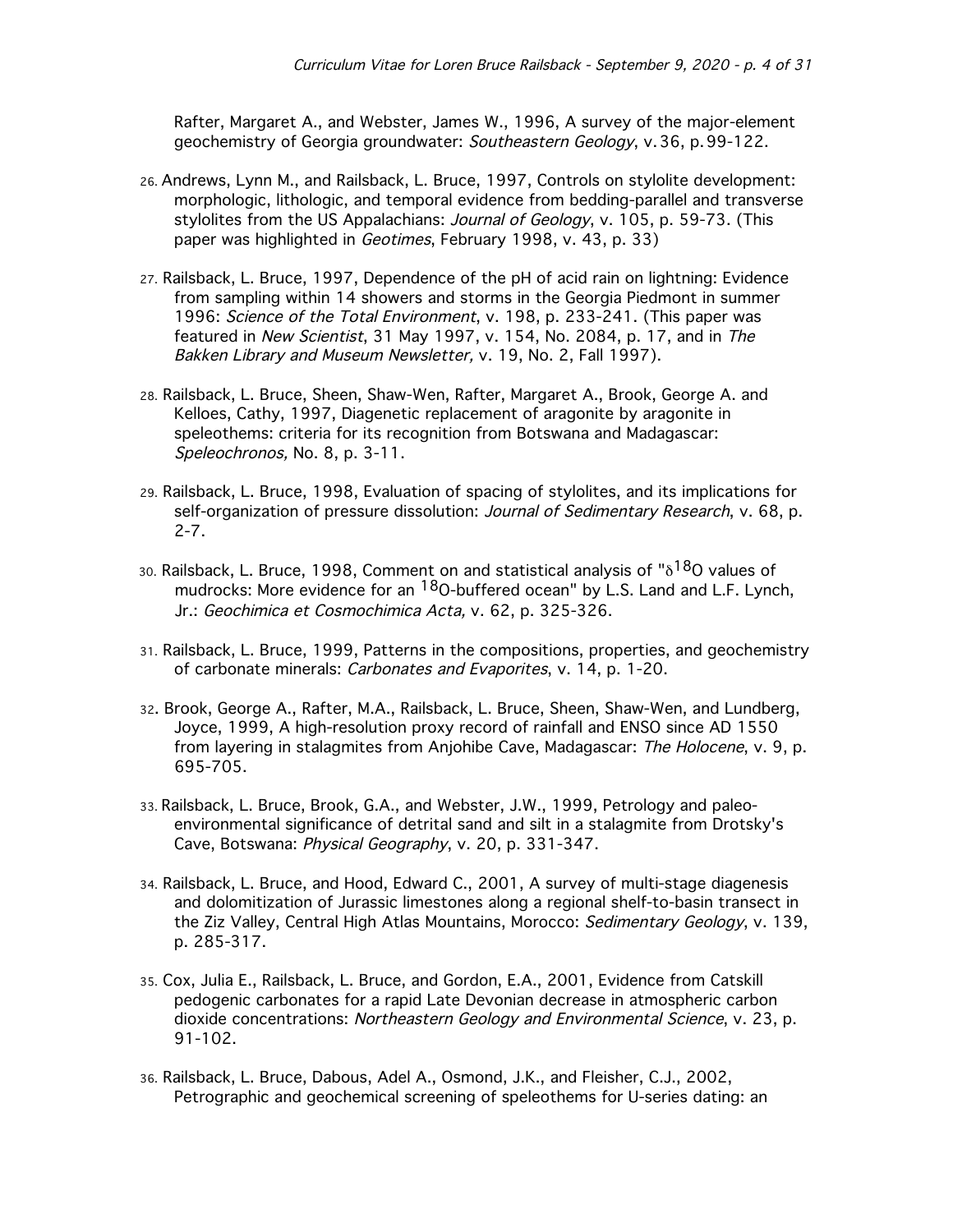example from recrystallized speleothems from Wadi Sannur Cavern, Egypt: Journal of Cave and Karst Studies, v. 64, p. 108-116.

- 37. Sheen, Shaw-wen, Brook, George A., Railsback, L. Bruce, and Thill, Jean-Claude, 2003, Stalagmite annual layer thickness as a proxy for ENSO and rainfall: Evidence from Drotsky's Cave, Botswana, in Desertification in the Third Millennium (eds. A.S. Alsharhan, W.W. Wood, A. Goudie, K.W. Glennie and E.M. Abdellatif), A.A. Balkema, p. 27-44. (ISBN: 90 5809 571 1).
- 38. Railsback, L. Bruce, Holland, Steven M. , Hunter, Daniel E., Jordan, E. Michael, Díaz, Jennifer R., and Crowe, Douglas E., 2003, Controls on geochemical expression of subaerial exposure in Ordovician limestones from the Nashville Dome, Tennessee, U.S.A.: Journal of Sedimentary Research, v. 73, p. 790-805.
- 39. Railsback, L. Bruce, 2003, An earth scientist's periodic table of the elements and their ions:  $Geology$ , v. 31, p. 737-740 + insert. This work was featured in Nature (v. 425, p.115), as the cover story of Science News (v. 164, No. 17), in Discover Magazine (v. 25, No. 1, p. 73) as one of the 100 Top Science Stories of 2003, in New Scientist (v. 171, No. 2298, p. 11), in Natural History (11/3/2003), in Today's Science on File (v. 12, No. 3, p. 88-91), in Sciences et Avenir, on Nature Science Update, in The Guardian (UK), in TCEtoday (The Chemical Engineer - UK), on Earthscope, on About.com, by Kip Ingram Online, on atcybertopia.com, and on Mac.com. The Geological Society of America Bookstore sold 1000 reprints of this article. It was the subject of a scio-literary analysis by Hodder, P., 2020, Developing a periodic table for earth scientists: Chemistry in New Zealand, January 2020, pp. 31-38.
- 40 Railsback, L. Bruce, 2004, An Earth Scientist's Periodic Table of the Elements and Their Ions: Geological Society of America Map and Chart Series item MCH 092. The table underwent revision and full peer review prior to this re-issue. The revised table was also published in 2004 by McGraw Hill as a supplement to Plummer et al.'s Physical Geology (10th edition) and Sverdrup and Duxbury's Introduction to the World's Oceans). The table was featured in Current Science (March 4, 2005) and on Geology.com (September 10, 2005). The table was translated into Chinese to accompany the following article: Chiyue Jin, 2006, Understanding "An Earth Scientist's Periodic Table of the Elements and Their Ions": Journal of Jinhua College of Profession and Technology, vol. 6, no. 1, p. 71-75. It was later also translated into Spanish, Portuguese, Catalan, and German.
- 41 Railsback, L. Bruce, 2004, T. C. Chamberlin's "Method of Multiple Working Hypotheses": An encapsulation for modern students: Houston Geological Society Bulletin, v. 47, no. 2, p. 68-69. (published at the request of the editor)
- 42. Railsback, L. Bruce, 2005, A synthesis of systematic mineralogy: American Mineralogist, v. 90, p. 1033-1041. This manuscript underwent accelerated publication and was specially featured on the Mineralogical Society of America's website.
- 43. Baldini, J.U.L., F. McDermott, F., Baker, A., Baldini, L.M., Mattey, D.P. and Railsback, L. Bruce, 2005, Biomass effects on stalagmite growth and isotope ratios: A 20th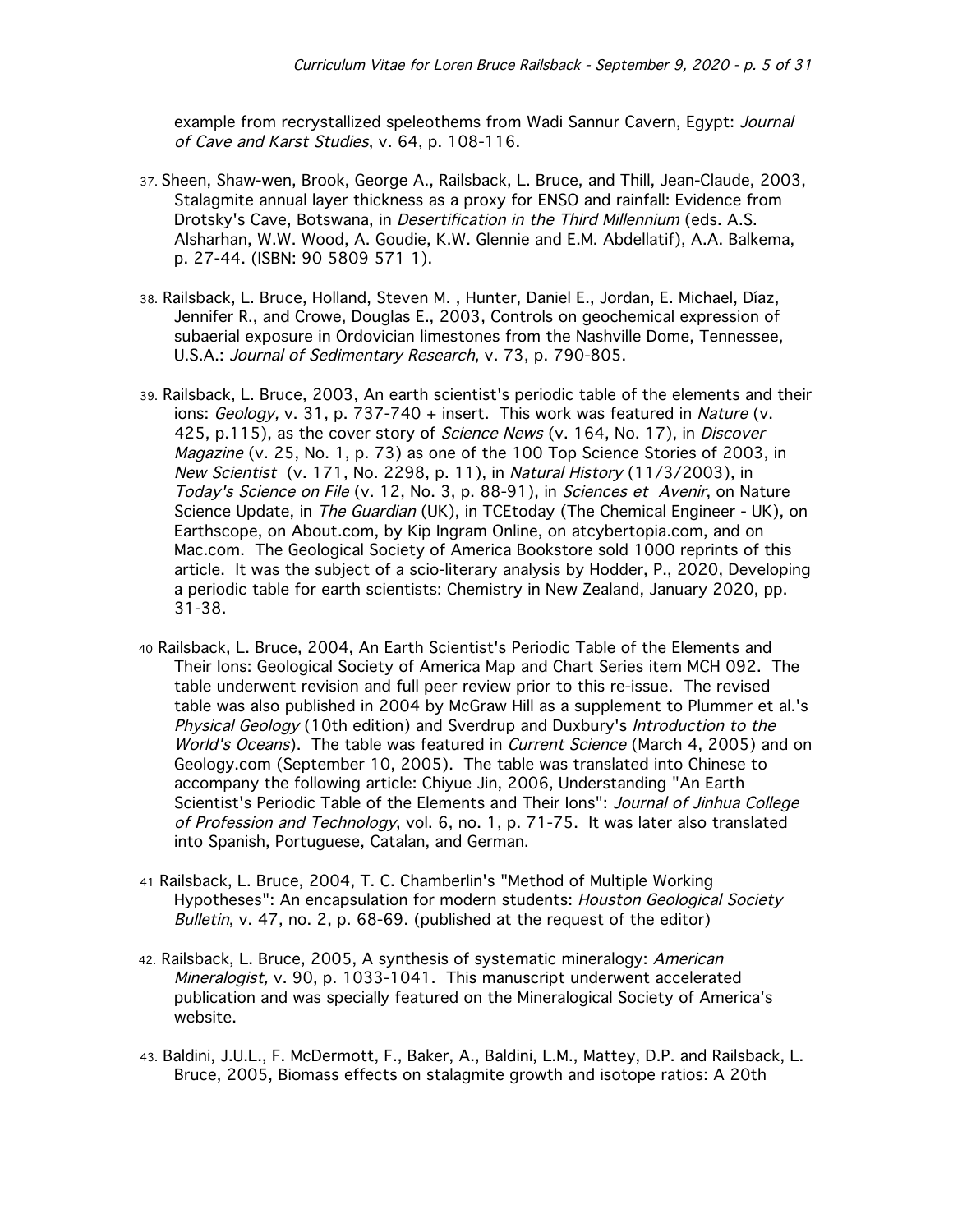century analogue from Wiltshire, England: Earth and Planetary Science Letters, v. 240, p. 486-494.

- 44. Brook, George A., Ellwood, Brooks B., Railsback, L. Bruce, and Cowart, J.B., 2006, A 164 ka record of environmental change in the American Southwest from a Carlsbad Cavern speleothem: Palaeogeography, Palaeoclimatology, Palaeoecology, v. 237, p. 483-507.
- 45. Elkins, Joe T., and Railsback, L. Bruce, 2006, Evaluation of the effect of oven roasting at 340°C, bleach, 30% H<sub>2</sub>O<sub>2</sub>, and distilled/deionized water on the  $\delta^{^{13}C}$  value of speleothem carbonate: Journal of Cave and Karst Studies, v. 68, p. 137-143.
- 46. Xiao, Hong-Lin, Brook, G., Railsback, B., and Ping, Lei, 2006, A historical event in a stalagmite from Yangzipo Cave, Guizhou, China: Quaternary Sciences, v. 26 no.5 p. 808-813.
- 47. Baldini, Lisa M., Walker, Sally E., Railsback, L. Bruce, Baldini, James U.L., and Crowe, Douglas E., 2007, Isotopic ecology of the modern land snail Cerion, San Salvador Bahamas: Preliminary advances toward establishing a low-latitude island palaeoenvironmental proxy: Palaios, v. 22, p. 174-187. This paper was featured on the BioOne website at www.bione.org.
- 48. Railsback, L. Bruce, 2007, Patterns in the compositions of oxysalt and sulfosalt minerals, and the paradoxical nature of quartz: American Mineralogist, v. 92, p. 356-369.
- 49. Theiling, Bethany P., Railsback, L. Bruce, Holland, Steven M., and Crowe, Douglas E., 2007, Heterogeneity in geochemical expression of subaerial exposure in limestones, and its implications for sampling to detect exposure surfaces: Journal of Sedimentary Research, v. 77, p. 159-169.
- 50. James W. Webster, George A. Brook, L. Bruce Railsback, Hai Cheng, R. Lawrence Edwards, Clark Alexander, and Philip P. Reeder, 2007, Stalagmite evidence from Belize indicating significant droughts at the time of Preclassic Abandonment, the Maya Hiatus, and the Classic Maya Collapse: Palaeogeography, Palaeoclimatology, Palaeoecology.v. 250, p. 1-17.
- 51 Railsback, L. Bruce, 2007, T. C. Chamberlin's "Method of Multiple Working Hypotheses": An encapsulation for modern students: The Outcrop, v. 56, no. 11, p. 25 & 32 (Requested by the editor of this publication of the Rocky Mountain Association of Geologists).
- 52. Condit, Celeste M., and Railsback, L. Bruce, 2007, Generalization through similarity: motif discourse in the discovery and elaboration of Zinc Finger Proteins: Journal of Biomedical Discovery and Collaboration, v. 2, item 4.
- 53. Bernal, Juan Pablo, y Railsback, L. Bruce, 2008, Introducción a la Tabla Periódica de los Elementos y sus lones para Ciencias de la Tierra: Revista Mexicana de Ciencias Geológicas, v. 25, p. 236-246. This paper was the cover article for Volumen 25 número 2.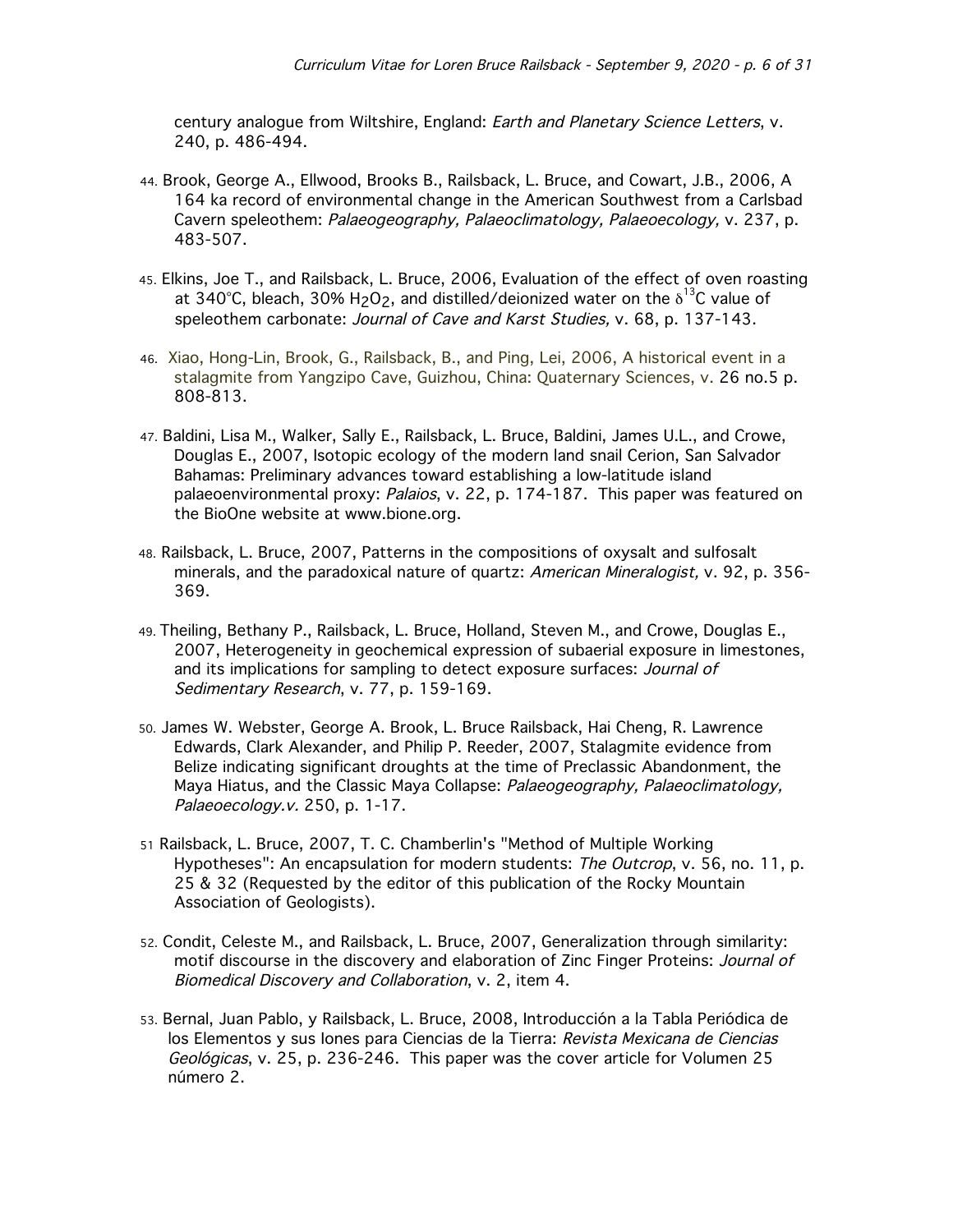- 54. Brook, George A., Scott, Louis, Railsback, L. Bruce, and Goddard, Ethan A., 2010, A 35 ka pollen and isotope record of environmental change along the southern margin of the Kalahari from a stalagmite and animal dung deposits in Wonderwerk Cave, South Africa: Journal of Arid Environments, v. 74, p. 870-884.
- 55. Brook, George A., Railsback, L. Bruce, and Marais, Eugene, 2011, Reassessment of carbonate ages by dating both carbonate and organic material from an Etosha Pan (Namibia) stromatolite: Evidence of humid phases during the last 20 ka: *Quaternary* International, v. 229, p. 24-37.
- 56. Brook, George A., Railsback, L. Bruce, Campbell, Alec C., Robbins, Lawrence H, Murphy, Michael L., Hodgins, Greg, and McHugh, Joseph, 2011, Radiocarbon ages for cupules carved in quartzite bedrock at Rhino Cave in the Kalahari Desert of Botswana, and their paleoclimatic implications: Geoarchaeology, v. 26, p. 61-82.
- 57. Railsback, L. Bruce, Fuyuan Liang, Juan Ramón Vidal Romaní, Aurora Grandal d'Anglade, Marcos Vaqueiro Rodríguez, Luisa Santos Fidalgo, Daniel Fernández Mosquera, Hai Cheng, and R. Lawrence Edwards, 2011, Petrographic and isotopic evidence for Holocene long-term climate change and shorter-term environmental shifts from a stalagmite from the Serra do Courel of northwestern Spain, and implications for climatic history across Europe and the Mediterranean: Palaeogeography, Palaeoclimatology, Palaeoecology, v. 305, p. 172-184.
- 58. Railsback, L. Bruce, 2011, An Earth Scientist's Periodic Table of the Elements and Their Ions: Geological Society of America Map and Chart Series item MCH 092Rev. Having sold all their reprints of the 2003 Table and all their copies of the 2004 poster in their Map and Chart Series, GSA printed a revised version to resume their sales of the Table.
- 59. Caddeo, Guglielmo Angelo, De Waele, Jo, Frau, Franco, and Railsback, L. Bruce, 2011, Trace-element and stable isotope data from a flowstone in a natural cave of the mining district of SW Sardinia (Italy): evidence for Zn<sup>2+</sup>-induced aragonite precipitation in comparatively wet climatic conditions: International Journal of Speleology, v. 40, p. 181-190.
- 60. Raquel Franco de Souza Lima e L. Bruce Railsback, 2012, Uma Tabela Periódica dos Elementos e seus Íons para Cientistas da Terra: Terrae Didatica. v. 8, p. 73-82.
- 61. Railsback, L. Bruce, Layou, Karen M., Heim, Noel A., Holland, Steven M., Trogdon, M.L., Jarrett, M.B., Izsak, Gabriel M., Bulger, Daniel E., Wysong, Eric J., Trubee, Kenton S., Fiser, Julie M., Cox, Julia E., and Crowe, Douglas E., 2012, Geochemical evidence for meteoric diagenesis and cryptic surfaces of subaerial exposure in subtidal carbonates from the Upper Ordovician of the Nashville Dome, central Tennessee, U.S.A., in Ketzer, Marcelo, and Morad, Sadoon, eds., Linking Diagenesis to Sequence Stratigraphy of Sedimentary Rocks: International Association of Sedimentologists Special Publication 45, p. 257-270.
- 62. Railsback, L. Bruce, 2013, Depth and nature of giant petroleum discoveries through time as an indicator of resource depletion: Journal of Industrial Ecology, 17, 345-351.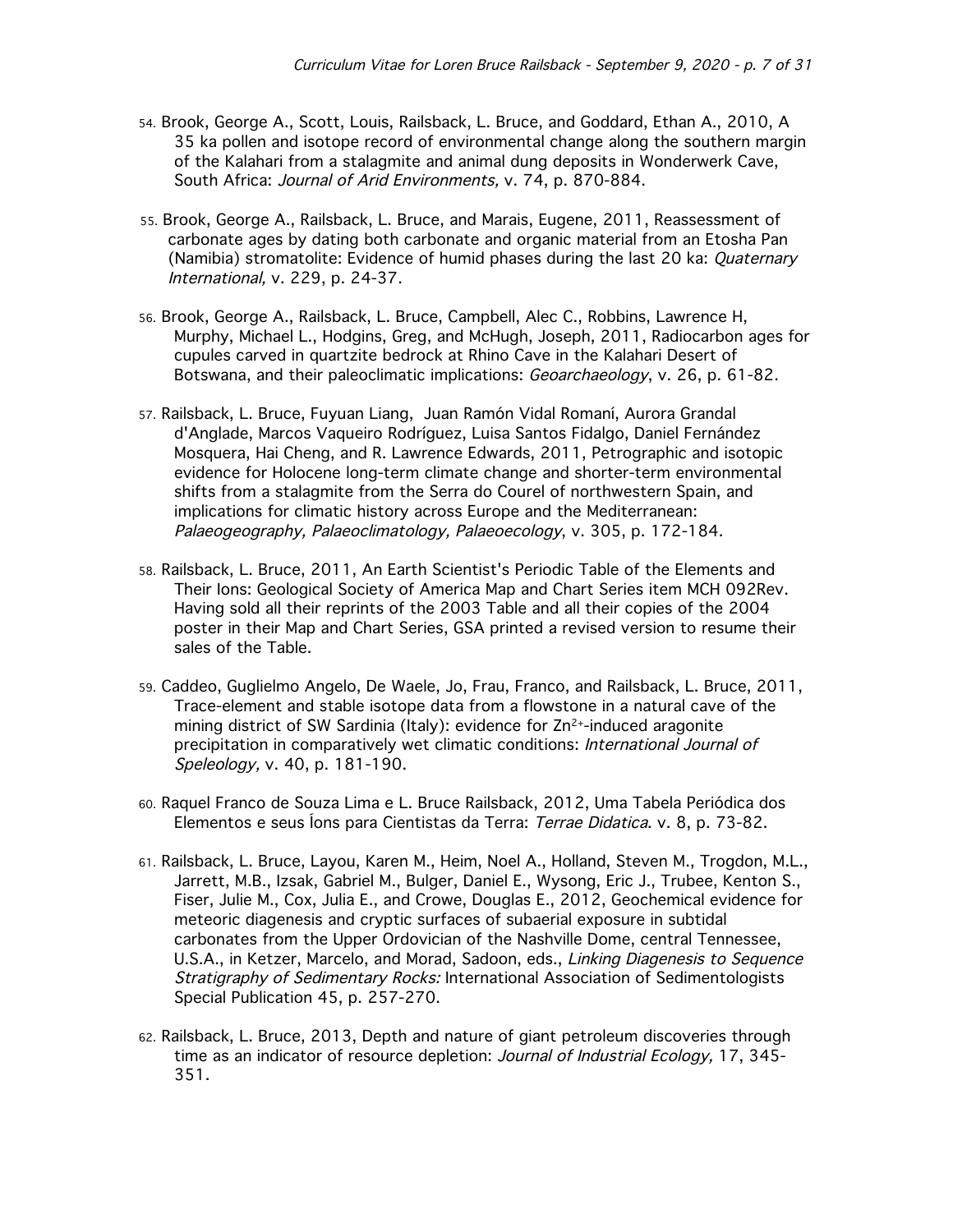- 63. Brook, George A., A. Cherkinsky, L. Bruce Railsback, Eugene Marais, and Martin H.T. Hipondoka, 2013, 14C dating of organic residue and carbonate from stromatolites in Etosha Pan, Namibia: 14C reservoir effect, correction of published carbonate ages, and evidence of >8m deep lake during the Late Pleistocene: Radiocarbon. 55, 1156-1163.
- 64. Sletten, H.R., Railsback, L.B., Liang, F., Brook, G.A., Marais, E., Hardt, B.F., Cheng, H., Edwards, R.L., 2013, A petrographic and geochemical record of climate change over the last 4600 years from a northern Namibia stalagmite, with evidence of abruptly wetter climate at the beginning of southern Africa's Iron Age. Palaeogeography, Palaeoclimatology, Palaeoecology 376, 149–162.
- 65. Caddeo, Guglielmo Angelo, De Waele, Jo, Frau, Franco, and Railsback, L. Bruce, 2013, Contrasting genesis and environmental significance of aragonite inferred from minor and trace element variation in speleothems: Memorie dell'Istituto Italiano di Speleologia s. II, 28, 157-175.
- 66. Railsback, L.B., Akers, P.D., Wang, L., Holdridge, G.A., and Voarintsoa, N.R., 2013, Layer-bounding surfaces in stalagmites as keys to better paleoclimatological histories and chronologies. International Journal of Speleology 42, 167-180.
- 67. Railsback, L.B., Xiao, H., Liang, F., Akers, P.D., Brook, G.A., Dennis, W.M., Lanier, T.E., Cheng, H., and Edwards, R.L., 2014, A stalagmite record of abrupt climate change and possible Westerlies-derived atmospheric precipitation during the Penultimate Glacial Maximum in northern China: Palaeogeography, Palaeoclimatology, Palaeoecology 393, 30–44.
- 68. Guglielmo Angelo Caddeo, L. Bruce Railsback, Jo De Waele, and Franco Frau, 2015, Stable isotope data as constraints on models for the origin of coralloid and massive speleothems: the interplay of substrate, water supply, degassing, and evaporation: Sedimentary Geology, v. 318, p. 130-141.
- 69. L. Bruce Railsback, Philip L. Gibbard, Martin J. Head, Ny Riavo G. Voarintsoa, and Samuel Toucanne, 2015, An optimized scheme of lettered marine isotope substages for the last 1.0 million years, and the climatostratigraphic nature of isotope stages and substages: Quaternary Science Reviews, v. 111, p. 94-106.
- 70. Liang, F., Brook, G.A., Kotlia, B.S., Railsback, L.B., Hardt, B., Cheng, H., Edwards, R.L., and Kandasamy, S., 2015, Panigarh cave stalagmite evidence of climate change in the Indian Central Himalaya since AD 1256: monsoon breaks and winter southern jet depressions: Quaternary Science Reviews, v. 124, p. 145-161.
- 71. Railsback, L.B., Brook, G.A., Ellwood, B.B., Liang, F., Cheng, H., and Edwards, R.L., 2015, A record of wet glacial stages and dry interglacial stages over the last 560 kyr from a standing massive stalagmite in Carlsbad Cavern, New Mexico, USA: Palaeogeography, Palaeoclimatology, Palaeoecology , v. 438, p. 256–266.
- 72. Brook, George A., Railsback, L. Bruce, Scott, Louis, Voarintsoa, Ny Riavo, and Liang, Fuyuan, 2015, Late Holocene stalagmite and tufa climate records for Wonderwerk Cave: Relationships between archaeology and climate in southern Africa: African Archaeological Review, v. 32, p. 669–700.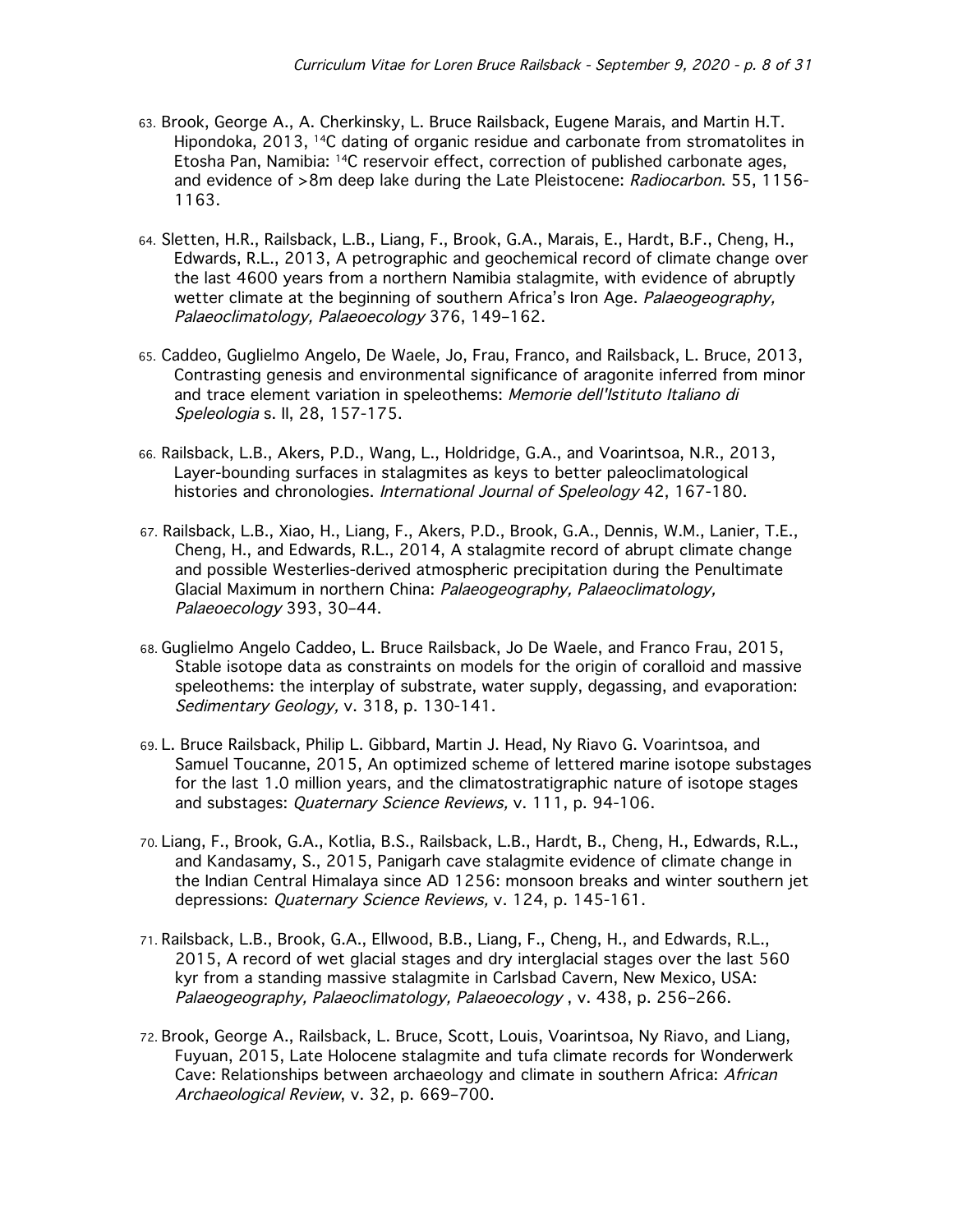- 73. L. Bruce Railsback, 2016, Five entries in The Geoscience Handbook (American Geosciences Institute, Alexandria, Virginia), pp. 69–78. (Requested by the editors)
- 74. Akers, Pete D., Brook, George A., Railsback, L. Bruce, Liang, Fuyuan, Iannone, Gyles, Webster, James W., Reeder, Philip P., Cheng, Hai , and Edwards, R. Lawrence, , 2016, An extended and higher-resolution record of climate and land use from stalagmite MC01 from Macal Chasm, Belize, revealing connections between major dry events, overall climate variability, and Maya sociopolitical changes: Palaeogeography, Palaeoclimatology, Palaeoecology, 459, 268–288.
- 75. L. Bruce Railsback, George A. Brook, Fuyuan Liang, Eugene Marais, Hai Cheng, and R. Lawrence Edwards, 2016, A multi-proxy stalagmite record from northwestern Namibia of regional drying with increasing global-scale warmth over the last 47 kyr: the interplay of a globally shifting ITCZ with regional currents, winds, and rainfall: Palaeogeography, Palaeoclimatology, Palaeoecology, v. 461, p. 109-121.
- 76. L. Bruce Railsback, Fuyuan Liang, Juan Ramón Vidal-Romaní, Katelynn Blanche Garrett, Rachel C. Sellers, Marcos Vaqueiro-Rodríguez, Aurora Grandal-d'Anglade, Hai Cheng, and R. Lawrence Edwards, 2017, Radiometric, isotopic, and petrographic evidence of changing interglacials over the past 550,000 years from six stalagmites from the Serra do Courel in the Cordillera Cantábrica of northwestern Spain: Palaeogeography, Palaeoclimatology, Palaeoecology, v. 466, p. 137-152.
- 77. Ny Riavo G. Voarintsoa, George A. Brook, Fuyuan Liang, Eugene Marais, Ben Hardt, Hai Cheng, R. Lawrence Edwards, and L. Bruce Railsback, 2017, Stalagmite multi-proxy evidence of wet and dry intervals in northeastern Namibia: linkage to latitudinal shifts of the Inter-Tropical Convergence Zone and changing solar activity from AD 1400 to 1950: The Holocene, v. 27, p. 384-396.
- 78. Ny Riavo Gilbertinie Voarintsoa, Lixin Wang, L. Bruce Railsback, George A Brook, Fuyuan Liang, Hai Cheng, and R. Lawrence Edwards, 2017, Multiple proxy analyses of a U/Th-dated stalagmite to reconstruct paleoenvironmental changes in northwestern Madagascar between AD 370 and AD 1300. Palaeogeography, Palaeoclimatology, Palaeoecology, v. 469, p. 138–155.
- 79. L. Bruce Railsback, 2017, Rain, riches, and empire: the relationship between nations ruling distant lands, nations of great wealth, and regions of regular moderate atmospheric precipitation: Weather, Climate, and Society, v. 9, p. 455-469.
- 80. Ny Riavo G. Voarintsoa, L. Bruce Railsback, George A. Brook, Lixin Wang, Gayatri Kathayat, Hai Cheng, Xianglei Li, R. Lawrence Edwards, Amos Fety Michel Rakotondrazafy , and Marie Olga Madison Razanatseheno, 2017. Three distinct Holocene intervals of stalagmite deposition and nondeposition revealed in NW Madagascar, and their paleoclimate implications. *Climate of the Past*, v. 13, p. 1771–1790.
- 81. L. Bruce Railsback, Fuyuan Liang, G.A. Brook, Ny Riavo G. Voarintsoa, Hillary R. Sletten, Eugene Marais, Ben Hardt, Hai Cheng, R. Lawrence Edwards, 2018, The timing, two-pulsed nature, and variable climatic expression of the 4.2 ka event: a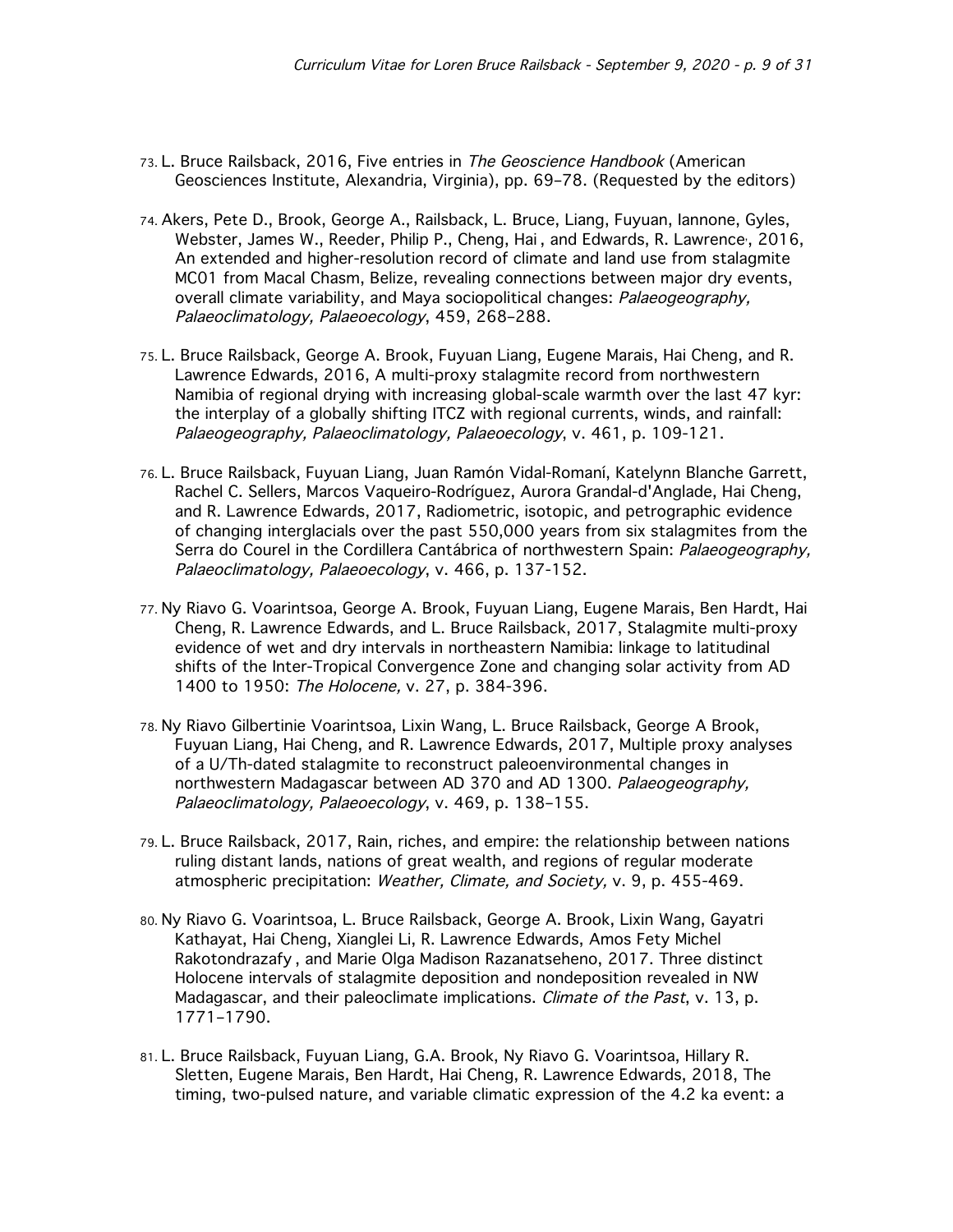review and new high-resolution stalagmite data from Namibia: Quaternary Science Reviews 186, 78–90.

- 82. Railsback, L. Bruce, 2018, A comparison of growth rate of late Holocene stalagmites with atmospheric precipitation and temperature, and its implications for paleoclimatology: Quaternary Science Reviews 187, 94–111.
- 83. L. Bruce Railsback, 2018, The Earth Scientist's Periodic Table of the Elements and Their Ions: a new periodic table founded on non-traditional concepts, in Scerri, E., and Restrepo, G., eds., Mendeleev to Oganesson: A Multidisciplinary Perspective on the Periodic Table: Oxford University Press, pp. 206–218 (ISBN 9780190668532).
- 84. L. Bruce Railsback, George A. Brook, Fuyuan Liang, Ny Riavo G. Voarintsoa, Hai Cheng, R. Lawrence Edwards, 2018, A multi-proxy climate record from a northwestern Botswana stalagmite suggesting wetness late in the Little Ice Age (1810-1820 CE) and drying thereafter in response to changing migration of the tropical rain belt or ITCZ: Palaeogeography, Palaeoclimatology, Palaeoecology, v. 506, p. 139-153.
- 85. Ny Riavo G. Voarintsoa, Ilkka S.O. Matero, L. Bruce Railsback, Lauren J. Gregoire, Julia Tindall, Louise Sime, Hai Cheng, R. Lawrence Edwards, George A. Brook, Gayatri Kathayat, Xianglei Li, Amos Fety Michel Rakotondrazafy, Marie Olga Madison Razanatseheno, 2019. Investigating the 8.2 ka event in northwestern Madagascar: Insight from data-model comparisons. Quaternary Science Reviews 204, 172–186.
- 86. L. Bruce Railsback, 2019, Sidedness of divergence as a key to understanding Southern Ocean upwelling in the overturning circulation of the oceans: Modern Approaches in Oceanography and Petrochemical Sciences 2, 171-175 (invited review published without page charges).
- 87. Akers, P.D., Brook, G.A., Railsback, L.B., Cherkinsky, A., Liang, F., Ebert, C.E., Hoggarth, J.A., Awe, J.J., Cheng, H., Edwards, R.L., 2019, Integrating U-Th, 14C, and 210Pb methods to produce a chronologically reliable isotope record for the Belize River Valley Maya from a low-uranium stalagmite: The Holocene 29, 1234–1248.
- 88. L. Bruce Railsback, Susan Kraft, Fuyuan Liang, George A. Brook, Eugene Marais, Hai Cheng, R. Lawrence Edwards, 2019, Control of insolation on stalagmite growth, rainfall, and migration of the tropical rain belt in northern Namibia over the last 100 kyr, as suggested by a rare MIS 5b-5c stalagmite from Dante Cave: Palaeogeography, Palaeoclimatology, Palaeoecology 535, 109348 (11 pp.)
- 89. L. Bruce Railsback, 2019, Past and possible future influence of the Atlantic Meridional Overturning Circulation on the climate responsible for concentration of geopolitical power and wealth in the North Atlantic region: Journal of Ocean and Climate 9, 1-8.
- 90. Railsback, L.B., Dupont, L.A., Liang, F., Brook, G.A., Burney, D.A., Cheng, H., Edwards, R.L., 2020. Relationships between climate change, human environmental impact, and megafaunal extinction inferred from a 4000-year multi-proxy record from a stalagmite from northwestern Madagascar. Quaternary Science Reviews 234, 106244 (14 pp.).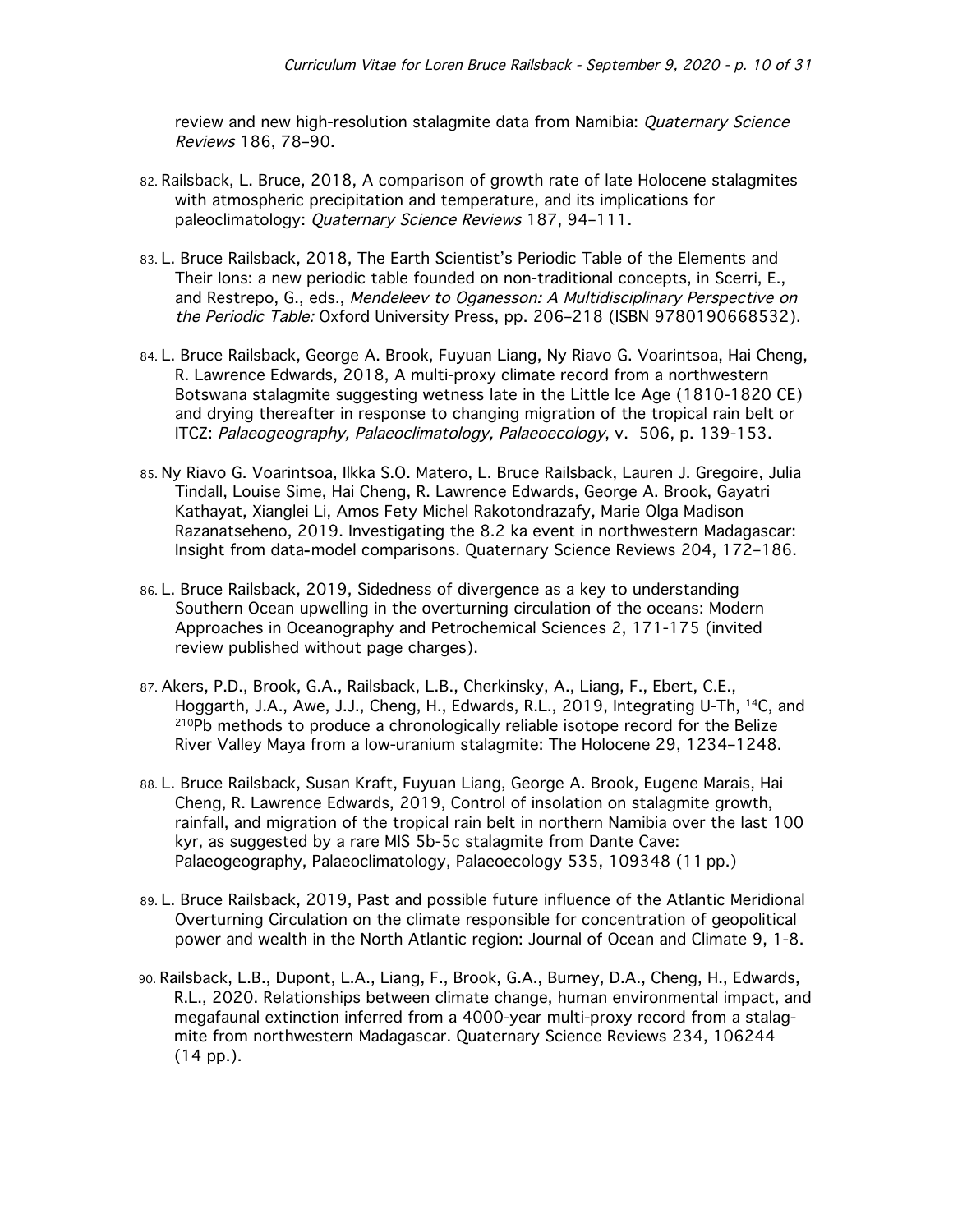### Book Reviews:

1. Railsback, L. Bruce, 1994, Review of Isotopic Signatures and Sedimentary Records (N. Clauer and S. Chaudhuri, eds.): Journal of Sedimentary Research, v. B64, p. 266.

### Encyclopedia Entries

- 1. Elkins, Joe T., and Railsback, L. Bruce, 2003, Caves, in Inscoe, John, ed., The New Georgia Encyclopedia (http://www.georgiaencyclopedia.org/nge/Home.jsp).
- 2. Railsback, L. Bruce, 2003, Stylolites, in Middleton, G.V., ed., *Encyclopedia of* Sediments and Sedimentary Rocks: Kluwer, p. 690-692.
- 3. Celeste M. Condit and L. Bruce Railsback, 2016, Science and communication, in John F. Nussbaum, editor, Oxford Research Encyclopedia of Communication: Oxford University Press. (Invited submission)

### Corporate Reports:

- 1. Railsback, L. Bruce, 1985, Salt tectonics and James reef development, Fairway Field, East Texas: Shell Oil Company Report, 19 p.
- 2. Railsback, L. Bruce, 1985, Stratigraphy, depositional history, and hydrocarbon potential of the James Limestone in East Texas: Shell Oil Company Report, 39 p.

### Websites:

- 1. Railsback, L. Bruce, 2013ff, Fundamentals of Quaternary Science (http://www.gly.uga.edu/railsback/FQS/FQS.html) ≥50 pages.
- 2. Railsback, L. Bruce, 2011ff, Petroleum Geoscience and Subsurface Geology (http://www.gly.uga.edu/railsback/PGSG/PGSGmain.html) ≥160 pages.
- 3. Railsback, L. Bruce, 2006ff, Some Fundamentals of Mineralogy and Geochemistry (http://www.gly.uga.edu/railsback/FundamentalsIndex.html)
- 4. Railsback, L. Bruce, 2005ff, Some Geological Virtual Field Trips (http://www.gly.uga.edu/railsback/VFT/VFTmain.html)
- 5. Kennair, Elizabeth H., and Railsback, L. Bruce, 2004, Beach and shoreline sands from around the world (www.gly.uga.edu/railsback/sands/sandstitle.html)
- 6. Railsback, L. Bruce, 2003, Changing the world: Documentation of large-scale humaninduced earth-surface change in images from satellites, the Space Shuttle program, and the International Space Station. A website of about 168 pages at http://www.gly.uga.edu/railsback/CTW.html.
- 7. Railsback, L. Bruce, 2002, An Atlas of Pressure Dissolution Features. A web-based atlas of 40 images of pressure dissolution features, each accompanied by an explanatory caption. The atlas also includes an introduction and bibliography. (http://www.gly.uga.edu/railsback/PDFindex1.html). It has since been incorporated in the Onlne Microstructure Course of the University of Tübingen & Université Paul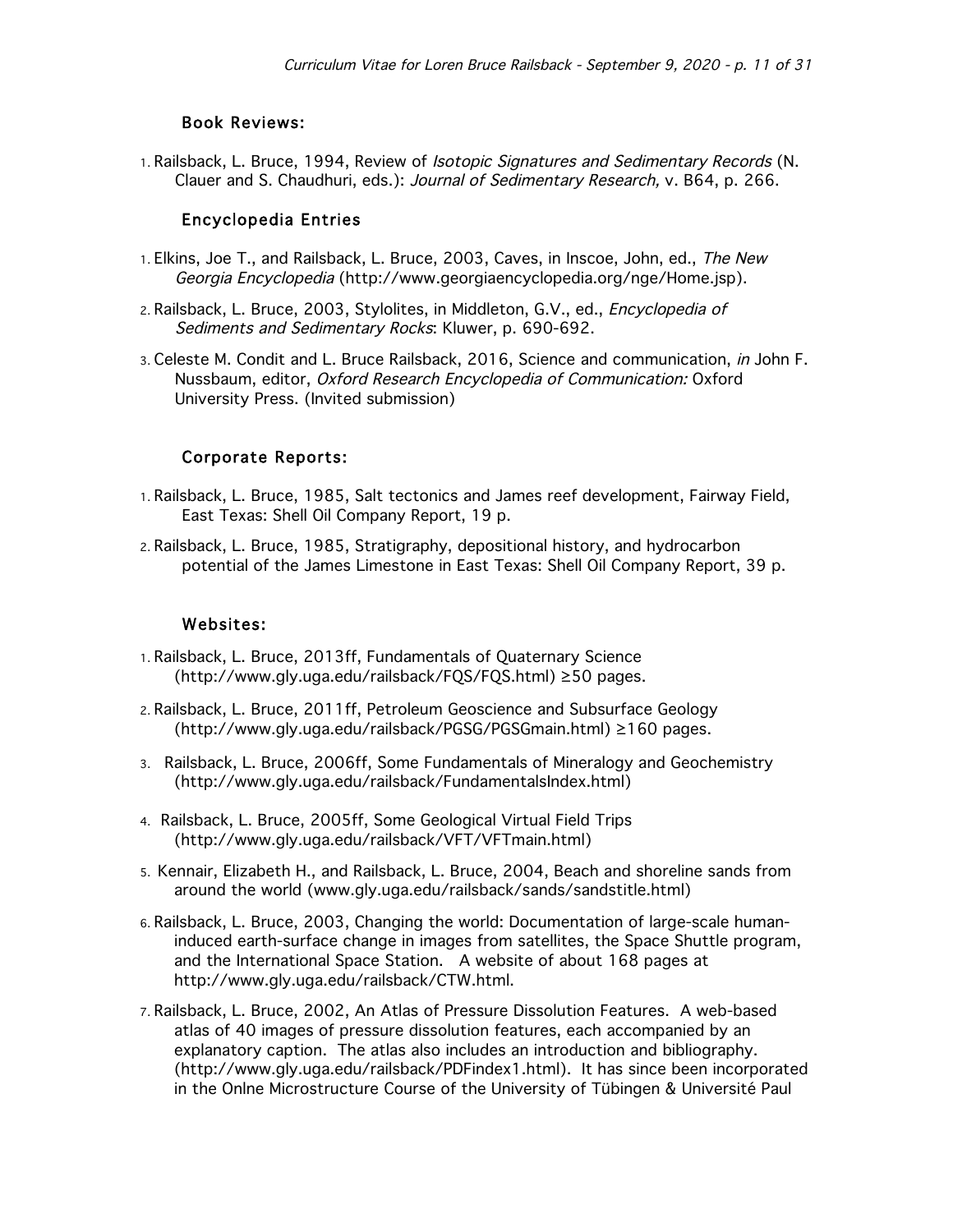Sabatier at http:www.microstructure.uni-tuebingen.de and cited in the published geological literature.

- 8. Railsback, L. Bruce, 2000, An Atlas of Speleothem Microfabrics. A web-based atlas of 103 images of spelean and related materials, each accompanied by a descriptive caption. The atlas also includes an introduction, a glossary, and a bibliography. (http://www.gly.uga.edu/speleoatlas/SAindex1.html) The atlas was featured in Science (27 April 2001, v. 292, p. 607).
- 9. Railsback, L. Bruce, "A List of Carbonate-Bearing Minerals". A series of six web pages listing the names and chemical formulae of the 250+ carbonate-bearing minerals. This is an on-line appendix to Railsback's published paper on "Patterns in the compositions, properties, and geochemistry of carbonate minerals". The list is updated semiannually as newly-discovered minerals are reported in the literature. (http://www.gly.uga.edu/CO3mins\_intro.html)
- 10. Railsback, L. Bruce, "What is Science?". A series of Web pages titled "What science is", "What science isn't", "Scientific thought", "Definitions of Science", " A Tabular History of Scientific Ideas Challenging Fundamental Notions of the World", and "Science and its Societal Implications". This was initially designed for GEOL 1122, but it has been adopted for use in courses at other universities. (http://www.gly.uga.edu/railsback/railsback\_1122science1.html)
- 11. Railsback, L. Bruce, "The Geology of Georgia". A Web-based document outlining the geology, geologic history, and geological resources of the state of Georgia. (http://www.gly.uga.edu/railsback/GAGeology.html)
- 12. Railsback, L. Bruce, "Creation Stories from around the World". A 47-page hard-copy collection of 20 stories from a diverse sample of the world's cultures. This collection is designed to remind students that, if they reject the scientific understanding of earth history and instead accept a traditional account, they must choose from a remarkably diverse array of such traditional accounts of the origin of the earth and its life. The book has been used in several high school and college classes. It is on the Web at http://www.gly.uga.edu/railsback/CS/CSIndex.html.
- 13. Railsback, L. Bruce, "The Land Ethic Revisited". A Web-based document presenting an updated (and very abridged) treatment of Aldo Leopold's famous essay "The Land Ethic", with special reference to land in Georgia. This was initially designed for GEOL 1122. (http://www.gly.uga.edu/railsback/1122landethic.html)
- 14. Railsback, L. Bruce, "The History of the UGA Geology Department". A series of five Web pages outlining the history of the teaching of Geology at the University of Georgia. (http://www.gly.uga.edu/railsback/ugaglyhist2.html)

### Permissions, adaptations, and re-uses of Railsback's images, illustrations, and text:

Use of two figures from Railsback's Earth Scientist's Periodic Table of the Elements and Their Ions in Introduction to the Biogeochemistry of Soils by Professor Ronald Amundson of the Department of Environmental Science, Policy, and Management of the University of California at Berkeley, to be published by Cambridge Press (2020).

Use of illustrations from Railsback's Petroleum Geoscience and Subsurface Geology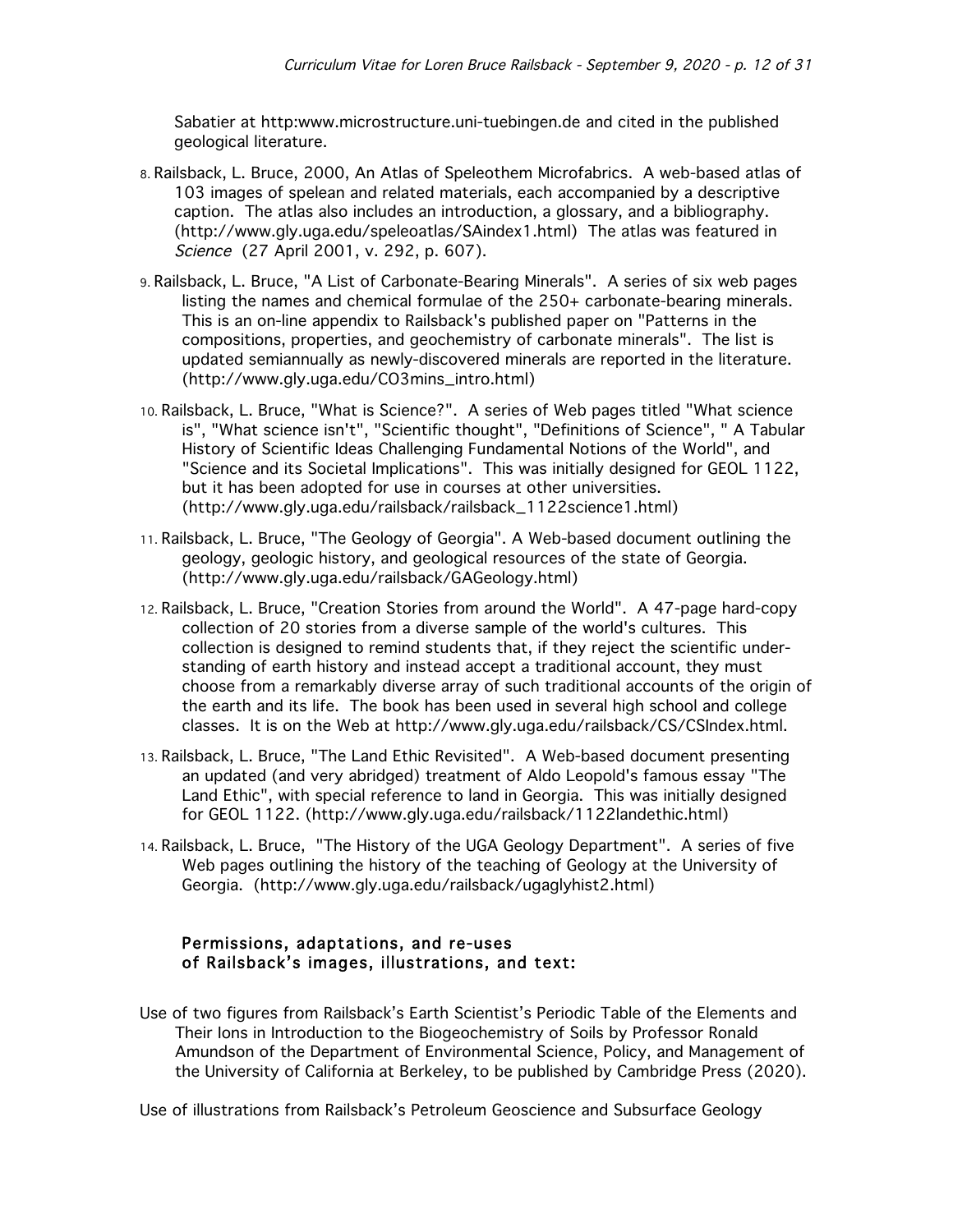website in classes taught by Dr. Haralambos D. Kranis, Assistant Professor in the Department of Dynamic, Tectonic & Applied Geology of National and Kapodistrian University of Athens in Athens, Greece.

- Use of Railsback's illustration of "Sutured to concavo-convex intergranular contacts between ooids in a calcite-cemented grainstone from the Jurassic of Morocco" in a proposal to the DOE Basic Energy Science (Geoscience) program by Benjamin Gilbert and Marco Voltolini of the Energy Geoscience Division of the Lawrence Berkeley National Laboratory in April 2020.
- Use of Railsback's illustration "Volcanic Chains: a propagating crack model" in Prof. Carlos Barragan's 2020 book "Plate Tectonics: A New Vision".
- Use of Railsback's illiustration "The temporal extent of Quaternary records and dating methods" in a forthcoming textbook by Robert Gastaldo and co-authors (2020).
- Use of Railsback's illustration "Heat flow, geothermal gradient, and the thermal conductivity of sedimentary rocks" in a publication by Dr. Paul de Groot (Director of dGB Earth Sciences) and Dr. Edo Veenstra (2019-2020).
- Use of Railsback's illustrations "An explanation of "point of zero charge" Part I" and "An explanation of "point of zero charge" - Part II" in a paper in Letters in Applied NanoBioSciences by Dr. Ajaya Bhattarai (2019)
- Use of two of Railsback's illustrations in a chapter by Hideki Miura (National Institute of Polar Research, Japan)in a book entitled "The Soils of Japan" (Editor: H. Shinjo, R. Hatano, Y. Takata) to be published by Springer (2019)
- Use of Railsback's diagram showing "A Genealogy of the Oil Industry" at the Drake Well Museum in Titusville, Pennsylvania (2019).
- Use of Railsback's sketches of soil profiles in a book on Earth materials by Dexter Perkins and Kevin Henke ~2019
- Use of Railsback's diagram on "Variation in hydrated radius of ions" as Figure 14 in a paper on "Water in rechargeable multivalent-ion batteries: an electrochemical Pandora's box" by William Jr Wang Manalastas, Sonal Kumar, Vivek Verma, Liping Zhang, Du Yuan, and Madhavi Srinivasan published in ChemSusChem 10.1002/cssc.201801523 ~2018.
- Use of Railsback's Earth Scientist's Periodic Table of the Elements and Their Ions in a display for the 100-year jubilee of the Universiteit Stellenbosch in South Africa in 2018.
- Translation of Railsback's document "Four fundamental components of sedimentary rocks" into Portuguese by João Pedro Tauscheck Zielinski of the Institute of Geosciences of the University of Campinas, Brazil for educational materials in September, 2016.
- Use of Railsback's image of a quartz sand cemented by quartz and calcite in the textbook "Historical Geology, 8e" by Wicander © 2016 published by Cengage Learning.
- Use of Railsback's image of pressure dissolution features in a carbonate rock sampled from a roadcut on the US 322 bypass outside State College, Pennsylvania; (Sample PA4-2; thin section S-1-146) by IHRDC (International Human Resources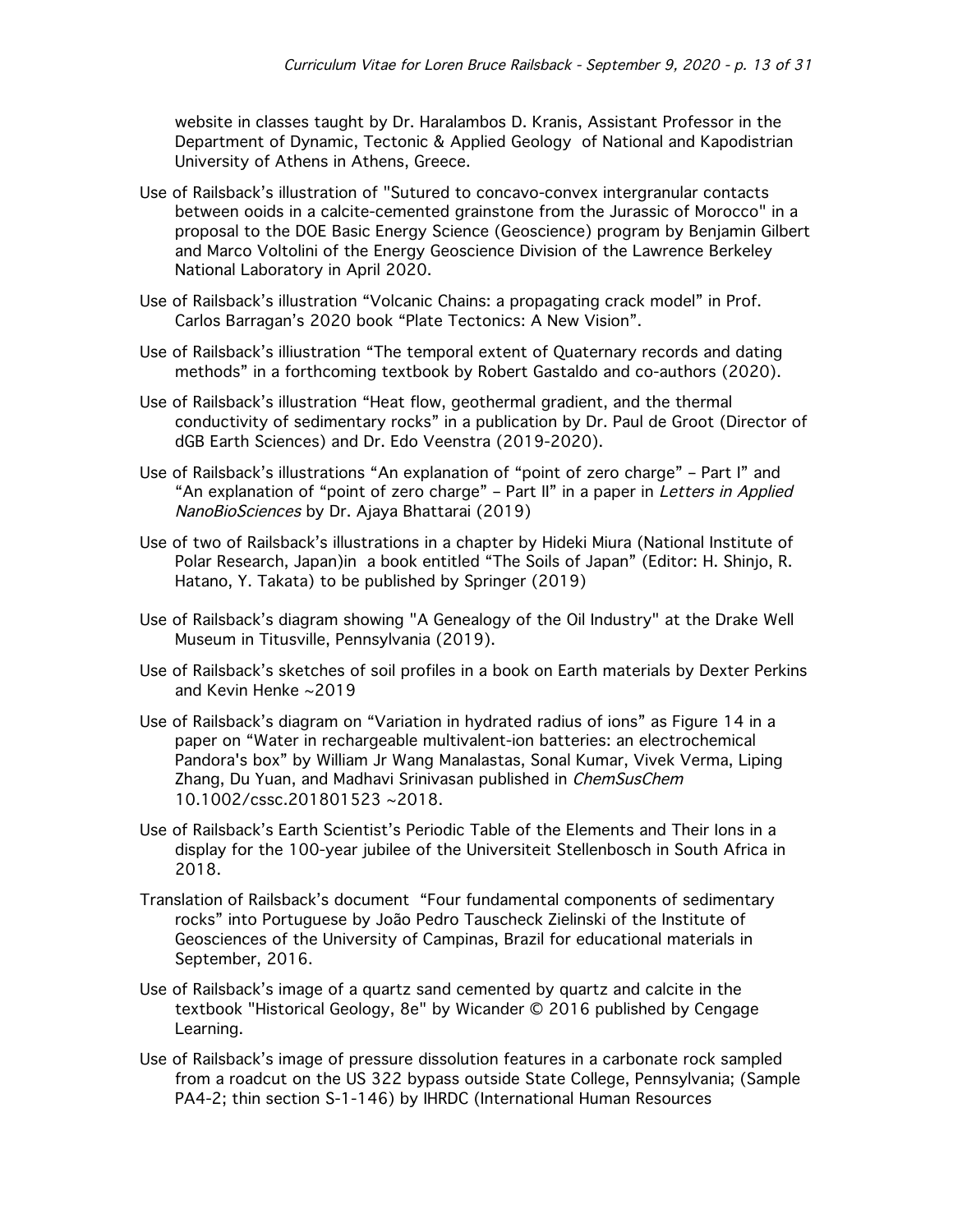Development Corporation) in materials used in training for the petroleum industry.

- Use of Railsback's document "1121Stress&Deformation.jpeg" in educational materials produced by Campbell Scientific Australia in 2015.
- Use of Railsback's Earth Scientist's Periodic Table of the Elements and Their Ions in the book "Chemical Evolution - The Biological System of Elements" by Markert, Fränzle, and Wünschmann and published by Springer Press in 2015.
- Use of illustrations from Railsback's "Petroleum Geoscience and Subsurface Geology" website by Easton Wren of Americas Petrogas in courses taught for the Petroleum Institute for Continuing Education (PEICE).
- Use of Railsback's "Concentrations and residence times of solutes in seawater III: a combined perspective" from the Some Fundamentals of Mineralogy and Geochemistry website by the American Geological Institute in its Geoscience Handbook.
- Use of part or all of Railsback's document "What is Science and What Science Isn't" in 3650 copies of "Thinking about Modern Psychology" in copyright year 2014 by Pearson Learning Solutions of Pearson North America.
- Use of Railsback's field photographs of root wedging in North Georgia and of the Gladeville Roadcut in central Tennessee in the college textbook *Physical Geology* Today, by Damian Nance and Brendan Murphy and published by Oxford University Press.
- Use of Railsback's field photographs at www.gly.uga.edu/railsback/FieldImages.html in video lectures prepared and distributed by the University of Illinois.
- Translation of Railsback's "Some thoughts on writing a scientific paper or thesis" into Czech by Natalie Marek.
- Use of a Railsback diagram about maps and cross-sections in an article on "Utilização de recursos de ambiente CAD em Geologia Estrutural" (CAD resources for resolving structural geology problems) published by Celso Dal Ré Carneiro and Ancilla Maria Almeida de Carvalho in the journal Terrae Didatica v. 8. p. 51-57 in 2012.
- Use of Railsback's SFMG document on "Variation in concentration of solutes in the oceans II: Dissolved oxygen  $(O_2)$ " in an Earth science textbook by Prof. Hisashi Nakamura of the University of Tokyo to be published in 2014.
- Use of a Railsback diagram on columnar jointing in basalts in the field guide for the Fall Field Conference of the National Association of Geoscience Teachers-Far West Section (NAGT-FWS) in September 2012.
- Use of an image of the Earth Scientist's Periodic Table of the Elements and Their Ions in an article entitled "Periodicity, Visualization, and Design" by Prof. Francis T. Marchese of Pace University to be published the journal Foundations of Chemistry.
- Use of a Railsback photograph of a clearcut area near Martin, Georgia, in a book with the title "Natural Communities of Georgia" by Drs. Leslie A. Edwards, Kay Kirkman, and Jon Ambrose to be published by the University of Georgia Press in 2012 or 2013.
- Use of a Railsback diagram showing "meander cut-off and formation of an ox-bow lake" in educational materials distributed at Big Thicket National Preserve in Kountze, Texas, as requested by Leslie E. Dubey, Chief of Interpretation, Education and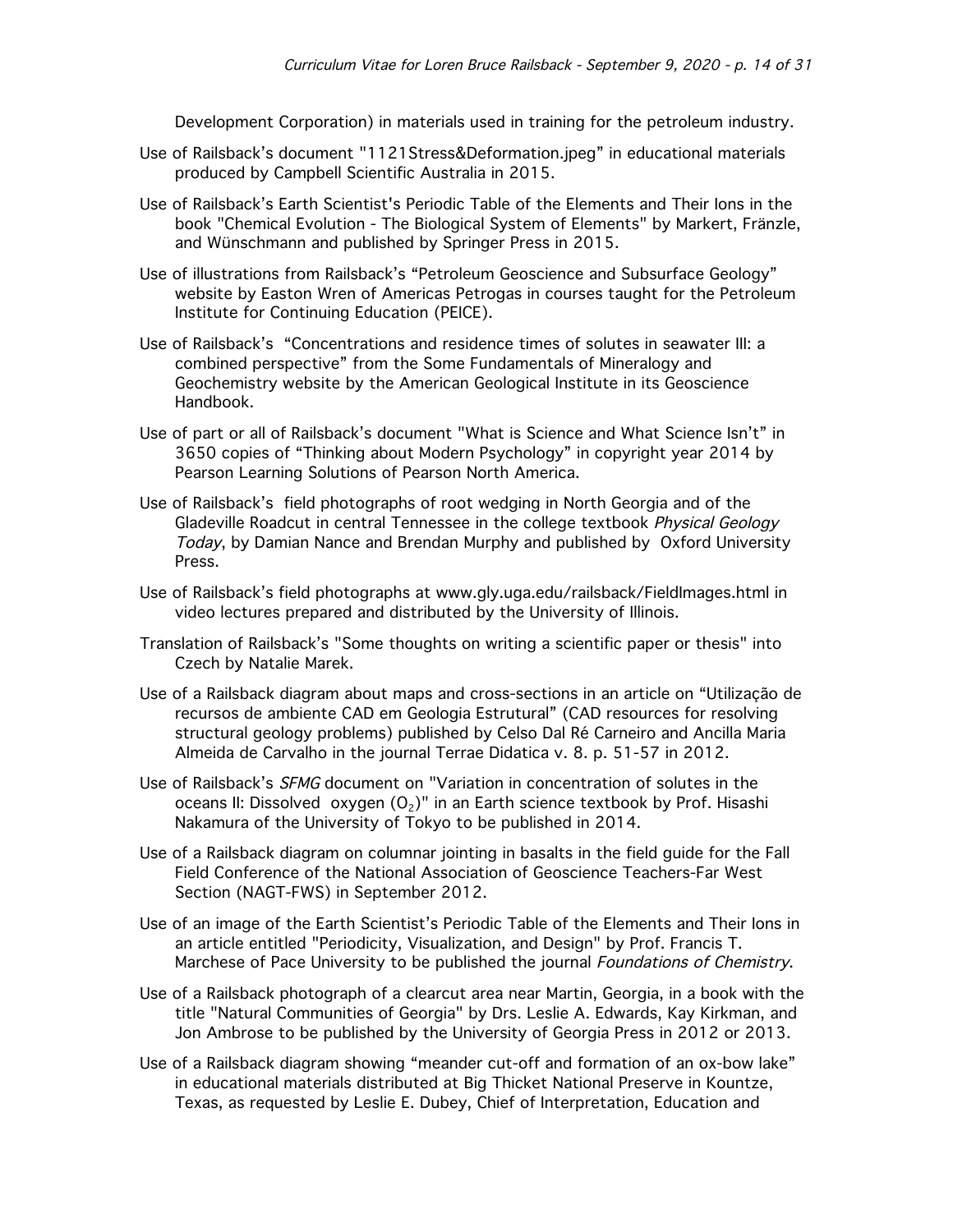Partnerships for the Preserve.

- Use of a Railsback photomicrograph of a sandstone cemented by quartz and calcite in the seventh edition of *Historical Geology* by Reed Wicander and James S. Monroe to be published in 2012.
- Use of an image from Railsback's and Beth Kennair's Beach and Shoreline Sands From Around the World by Dr. Colin D. Hills of the University of Grenwich in a presentation at WASCON 2012, the 8th International Conference on the Environmental and Technical Implications of Construction with Alternative Materials, to be held in Gothenburg, Sweden. Image also used in a post-conference report.
- Use of an image from Railsback's Atlas of Pressure Dissolution Features in Katsman, R., 2010, Extensional veins induced by self-similar dissolution at stylolites: analytical modeling: Earth and Planetary Science Letters, v. 209, p. 33-41. The same image was used by Dr. Katsman at a meeting of the American Geophysical Union.
- Use of images from Railsback's Changing the World website in an exhibit on desertification at the Dayton International Peace Museum in Dayton, Ohio, in Spring 2011.
- Use of images from Railsback's Gallery of Stone Buildings and Their Building Stone in the development of educational materials by CSCOPE, a Texas state program for curriculum development.
- Use of the page on Holocene Ice Core Records, Climatic Events, and Human History from Railsback's Some Fundamentals of Mineralogy and Geochemistry in Evolutionary Paleoecology: Linking Land and Marine Ecosystems through Time by S.A. Walker and A. Raymond, published by Cambridge University Press.
- Use of a Railsback image of an intensely compacted sandstone from the Atlas of Pressure Dissolution Fabrics in a 2010 article by S.A. Ali et al. on Diagenesis and Reservoir Quality in Volume 22 Number 2 of Schlumberger's Oilfield Review.
- Use of Railsback's illustrations of rotating tide waves on the website of the Unione Astrofili Italiani at divulgazione.uai.it/index.php/Le\_maree.
- Use of a diagram designated "The Size of Things" from Railsback's Some Fundamentals of Mineralogy and Geochemistry as Figure 1.1 in a book by Professor Cleas G. Granqvist of Uppsula University in Sweden on Green Nanotechnology: Solutions for Sustainability and Energy in the Built Environment to be published by Tayor and Francis Group.
- Use of a diagram illustrating speciation of dissolved inorganic carbon from Railsback's Some Fundamentals of Mineralogy and Geochemistry in a book on Speleothems and Palaeoenvironmental Analysis by Ian J. Fairchild and Andrew Baker to be published in 2011.
- Use of a diagram illustrating styles of rock deformation in the book *Earth Materials* by Drs. Kevin Hefferan and John O'Brien published by Wiley/Blackwell.
- Use of a photomicrograph of a calcite-cemented sandstone from Railsback's Atlas of Speleothem Microfabrics in the book Earth Materials by Drs. Kevin Hefferan and John O'Brien published by Wiley/Blackwell.
- Use of a Railsback diagram about particle size and surface area in a forthcoming book on Adaptive and functional polymers, textiles and their applications edited by Prof. Jinlian Hu of Hong Kong Polytechnic University and to be published by Imperial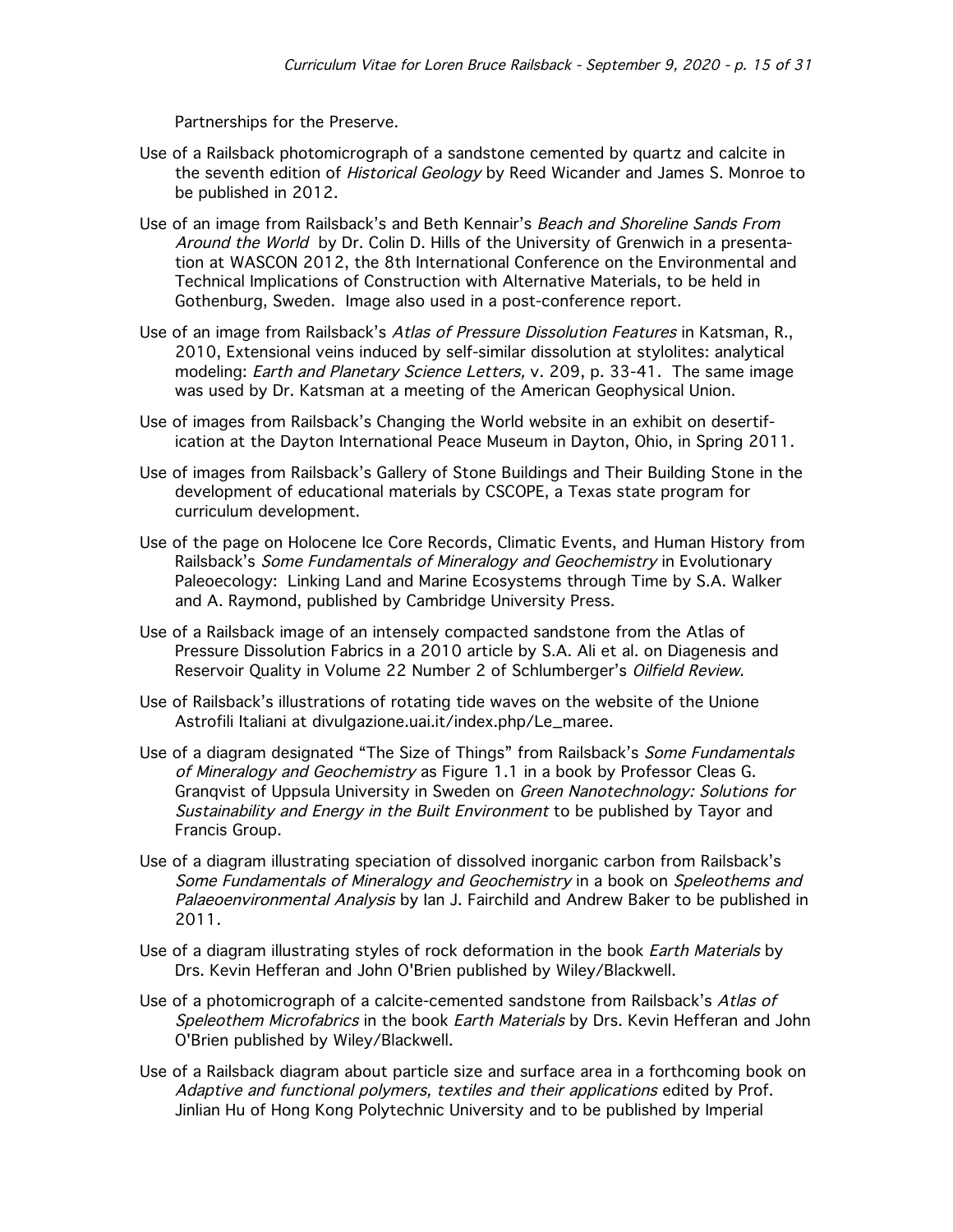College Press.

- Use of two images from Railsback's Atlas of Speleothem Microfabrics in Les Archives paléoclimatiques dans le Karst, part of an educational DVD prepared by Dr. Sophie Verheyden of the Université Libre de Bruxelles (a.k.a. the Vrije Universiteit Brussel) for the Union Internationale de Speleologie.
- Use of a diagram on marine nutrients from Railsback's Some Fundamentals of Mineralogy and Geochemistry in the Alaska SeaLife Center's distance learning curriculum dealing with marine ecosystems.
- Use of text from Railsback's *What is Science?* in a module called "Critical Thinking in Psychology" in the curriculum for a Specialist Diploma in Applied Psychology awarded by the Asia-Pacific Centre for Management Leadership. The module was developed by Benedict Lim of Republic Polytechnic (University) in Singapore.
- Use of a Railsback image of Waxeggkees Glacier in a publication on climate change by Aniko Kern of the Department of Meteorology at the Eotvos Lorand University in Budapest, Hungary, and the Hungarian Academy of Sciences.
- Use of a Railsback image of root wedging in northern Georgia in a middle school earth science textbook generated by Sally Ride Science.
- Use of Railsback images of reverse faults and other structural features on a website constructed by PD Dr. Claudio Rosenberg of the Institut für Geologische Wissenschaften of the Freie Universität in Berlin.
- Inclusion of Railsback's drafted diagram about the ecology of alpine plants by Editor Ginny Moore in *Borealis*, the newsletter of the Alaska Native Plant Society, in early 2008.
- Use of a figure from Railsback (1993) above in Arthur H. Brownlow's Geochemistry (second edition, p. 348).
- Use of Railsback's drafted diagram about particle size and weathering in a paper by Richard Kelly, EH&S Manager, Materials Sciences Division, Lawrence Berkeley National Laboratory, on "Occupational Medicine Implications of Engineered Nanoscale Particulate Matter" submitted to the Journal of Chemical Health and Safety.
- Inclusion of Railsback's What is Science? in Psychology by Andrew Peck, published by Pearson Custom Publishing.
- Use of a Railsback photograph of a soil profile near Gainesville, Georgia, by the International Code Council in a video on the International Residential Code entitled "Soils and Footing Provisions of the IRC".
- Use of Railsback's photograph of root-wedging in northern Georgia by Continental Press in a lesson about weathering for a workbook titled "Maryland School Assessment Finish Line Science".
- Use of two of Railsback's photographs of paleosols in the Massachusetts Institute of Technology (MIT) OpenCourseWare program for a course by Professor Edward Boyle entitled12.301 - Past and Present Climate.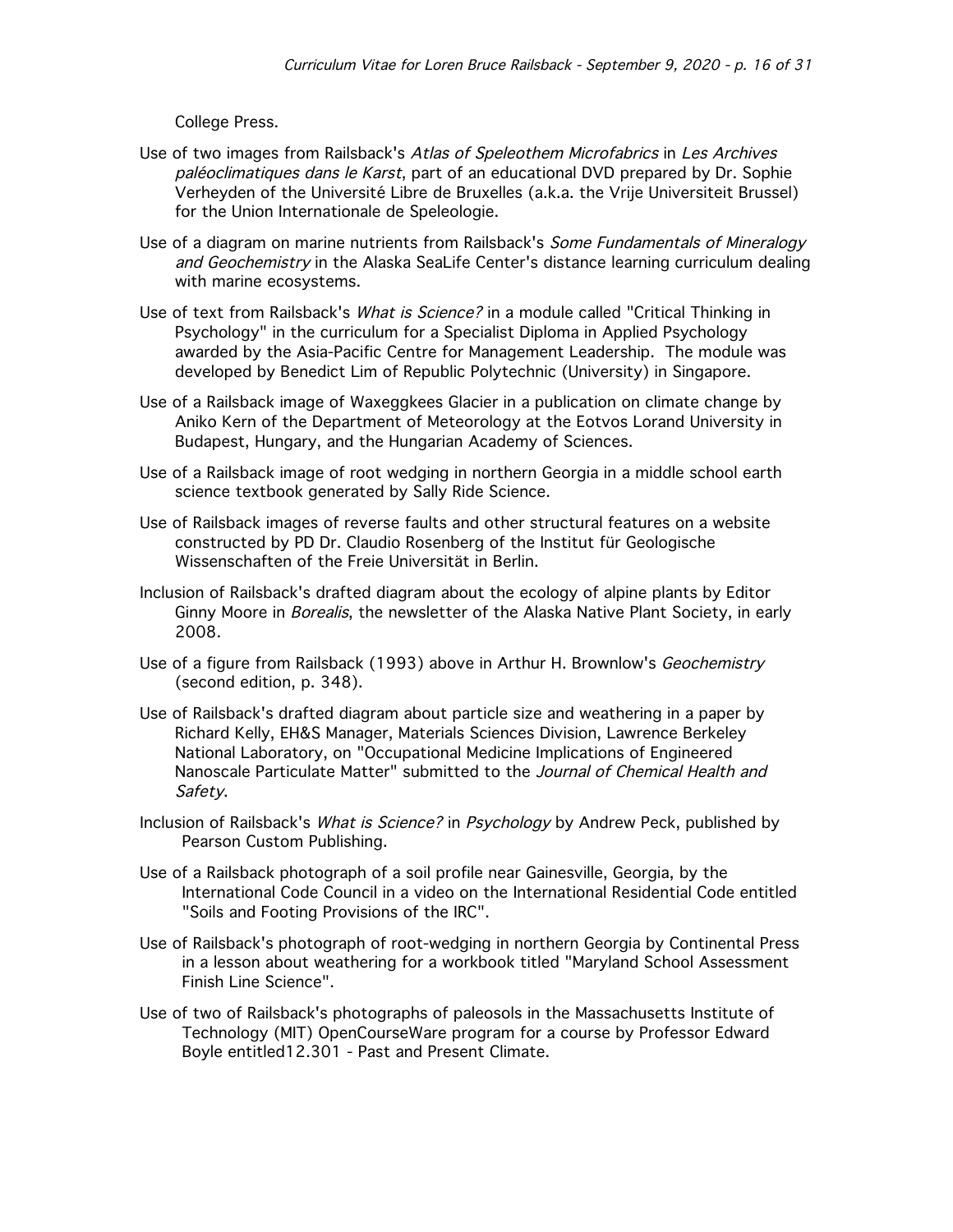- Use of illustrations from Railsback's web-based presentation on the Earth Scientist's Periodic Table of the Elements and Their Ions in geochemistry classes at the University of Durham, U.K.
- Use of Railsback's geological figures in course materials for general geology and mineral exploration courses taught by Robert Stevens, Head of the Mining Program at the British Columbia Institute of Technology in Burnaby, British Columbia.
- Use of a Railsback photograph of a cut bank on the East Fork of the San Juan River in Colorado for an exhibit at the Science Museum of Minnesota in St. Paul, Minnesota.
- Use of four images of Illinois an exhibit on the geology of Illinois by the Elgin Public Museum of Natural History and Anthropology in Elgin, Illinois.
- Use of a Railsback-modified physiographic image of Georgia and accompanying text by the Historic Piedmont Scenic Byway Corporation and Rock Hawk Development Committee for educational purposes as part of an interpretive center classroom.
- Inclusion of diagrams illustrating plate-processes in articles by Ms. Rajani Priya of the Department of Geology of ICFAI University in Hyderabad, India, to be published in Science Reporter, which is published by the (Indian) National Institute of Science Communication and Information Resources (NISCAIR).
- Use of a Railsback diagram illustrating differential erosion on an informational sign along the Virginia Creeper Trail near Abingdon, Virginia.
- Inclusion of nine Railsback illustrations (Differential Erosion; Drainage Patterns; Meandering vs. Braided Streams; Meander cut-off and formation of an ox-bow lake; River Meanders; Cross-section of an alpine glacier; Cross-section of continental glaciation; Depositional features of continental glaciation II; An esker now, and then) in credit courses/learning resources published by the Ontario Ministry of Education.
- Inclusion of twelve Railsback web pages or websites in DLESE, the Digital Library for Earth System Education, and online resource for scientists, teachers, and learners sponsored by the National Science Foundation.
- Use of images of black prairie soil (mollisol) near Blooming Prairie in southern Minnesota, U.S.A. and a white sandy soil exposed along a Georgia highway as part of a Mäori language educational resource by Rautaki Ltd of New Zealand.
- Use of a figure showing four soil profiles (www.gly.uga.edu/railsback/1121SoilHorizons Four.jpeg) in a Powerpoint presentation distributed to high school science teachers in Kansas by the College of Education of Wichita State University.
- Use of fourteen images of Hawaiian sand in Scholastic Inc.'s The Ultimate Beach Book, part of Scholastic's Undersea University series.
- Inclusion of diagram showing different styles of mass wasting in an online textbook for an introductory environmental geology course constructed by the Department of Geological Sciences of Southern Illinois University
- Use of a diagrammatic explanation of formation of karst sinkholes on a park interpretive panel at Manatee Springs State Park in Chiefland, Florida.
- Use of an image of Waxeggkees Glacier and Berliner Hütte in the Zillertal, Tirol, from Railsback's Tirol Glacier Image Collection Project in the Marine Climate Change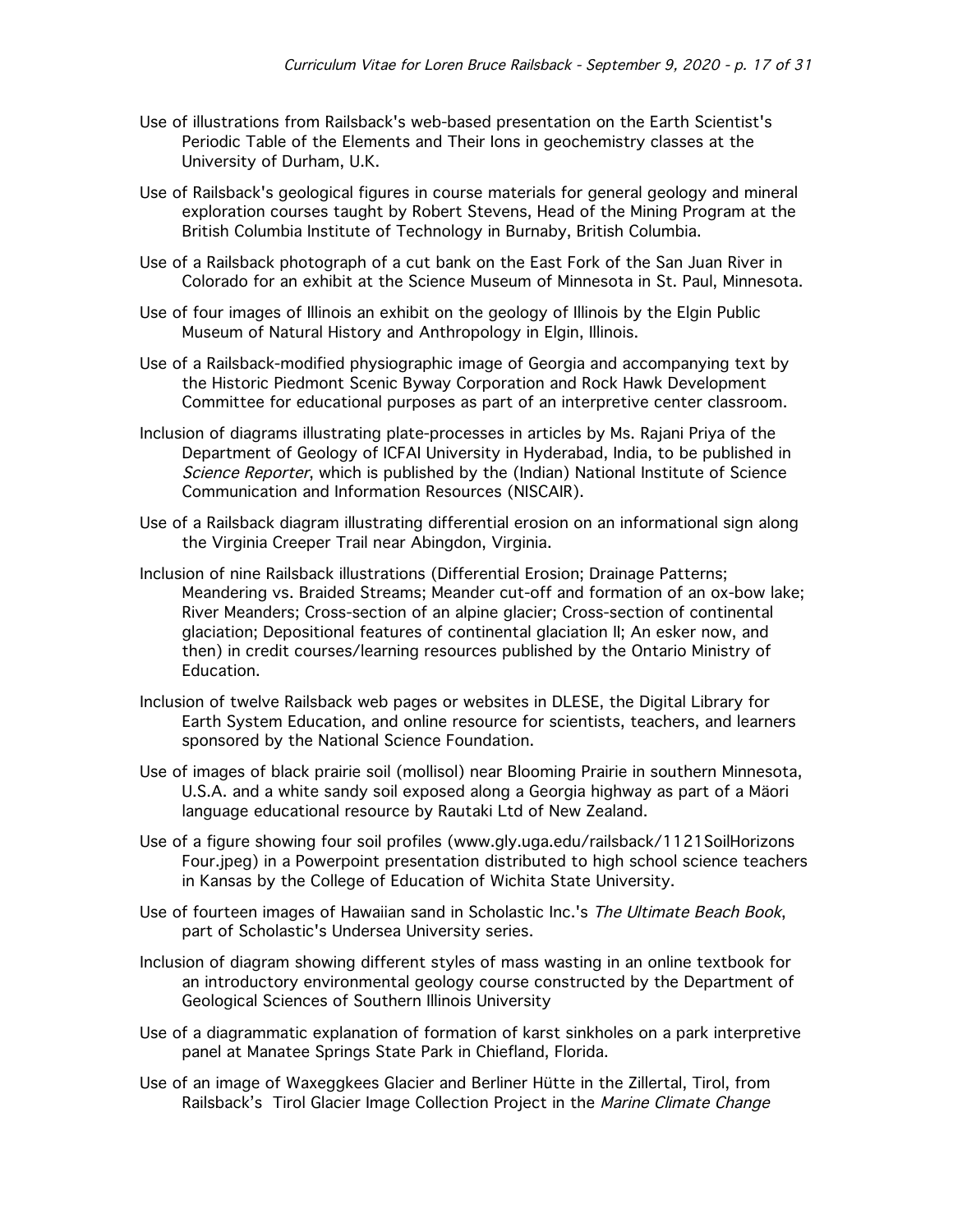Impacts Encyclopaedia at www.sahfos.org/climate encyclopaedia/index.html produced by the Sir Alister Hardy Foundation for Ocean Science.

- Use of Railsback's images of Great Smokie Mountains National Park and of mechanical weathering used in Alan Arbogast's *Physical Geography* published by John Wiley and Sons.
- Use of a Railsback image of a Utah landscape in a 2006 documentary about Utah Lake by public broadcasting station KBYU TV in Provo, Utah.
- Use of an image of Cawdor Castle from Railsback's building-stone website used in Pearson Education North Asia's Chinese-language publication of Macbeth.
- Use of a figure from Railsback et al. (1989) above in Jochen Hoefs's Stable Isotope Geochemistry.

### Abstracts of Presentations at Meetings:

- 1. Railsback, L. Bruce, 1983, Interpretation of diagenetic silica in the Winterset Limestone Member (Missourian Dennis Formation) in Iowa, Missouri, and Kansas: Geol. Soc. Amer. Abstracts w. Programs, v. 15, p. 12.
- 2. Railsback, L. Bruce, 1983, Interpretation of carbonate diagenetic facies in the Missourian Dennis Formation in Iowa, Missouri, and Kansas: Geol. Soc. Amer. Abstracts w. Programs, v. 15, p. 265.
- 3. Railsback, L. Bruce, 1984, Structural and depositional origins of Fairway Field, Lower Cretaceous of East Texas (abs.): Shell Oil Company Geological Conference, Paper No. 10.
- 4. Railsback, L. Bruce, 1986, Structural control and internal stratigraphy of a Lower Cretaceous reef, Fairway Field, East Texas (abs.): Amer. Assoc. Petrol. Geol. Bull., v. 70, p. 636-637.
- 5. Railsback, L. Bruce, Ackerly, Spafford C., Cisne, John L., and Anderson, Thomas F., 1988, Possible haline deep-ocean circulation in the Middle Ordovician: Isotopic and anatomical evidence from Trenton Group brachiopods: Geol. Soc. Amer. Abstracts w. Programs, v. 20, p. A71.
- 6. Railsback, L. Bruce, 1989, Sea level, episodic dolomitization, and temporal trends in non-skeletal carbonate mineralogy: Geol. Soc. Amer. Abstracts w. Programs, v. 21, p. A139.
- 7. Railsback, L. Bruce, 1990, Quantification of contrasting styles of intergranular compaction in a Pennsylvanian limestone, Midcontinent U.S.A.: 13<sup>th</sup> International Sedimentological Congress Abstracts (Nottingham, U.K.), p. 446.
- 8. Railsback, L. Bruce, and Anderson, Thomas F., 1990, Modeling of oxygen isotope data and ancient ocean circulation: Analysis, refinements, and implications for global isotope stratigraphy: Geol. Soc. Amer. Abstracts w. Programs, v. 22, p. A116 (Invited paper for symposium).
- 9. Ackerly, Spafford C., Cisne, John L., Railsback, L. Bruce, and Anderson, Thomas F., 1990, Water temperature increased with depth in the Taconic Foreland Basin (Later Ordovician, Trenton Group, NY): : Evidence from puncta density in the orthid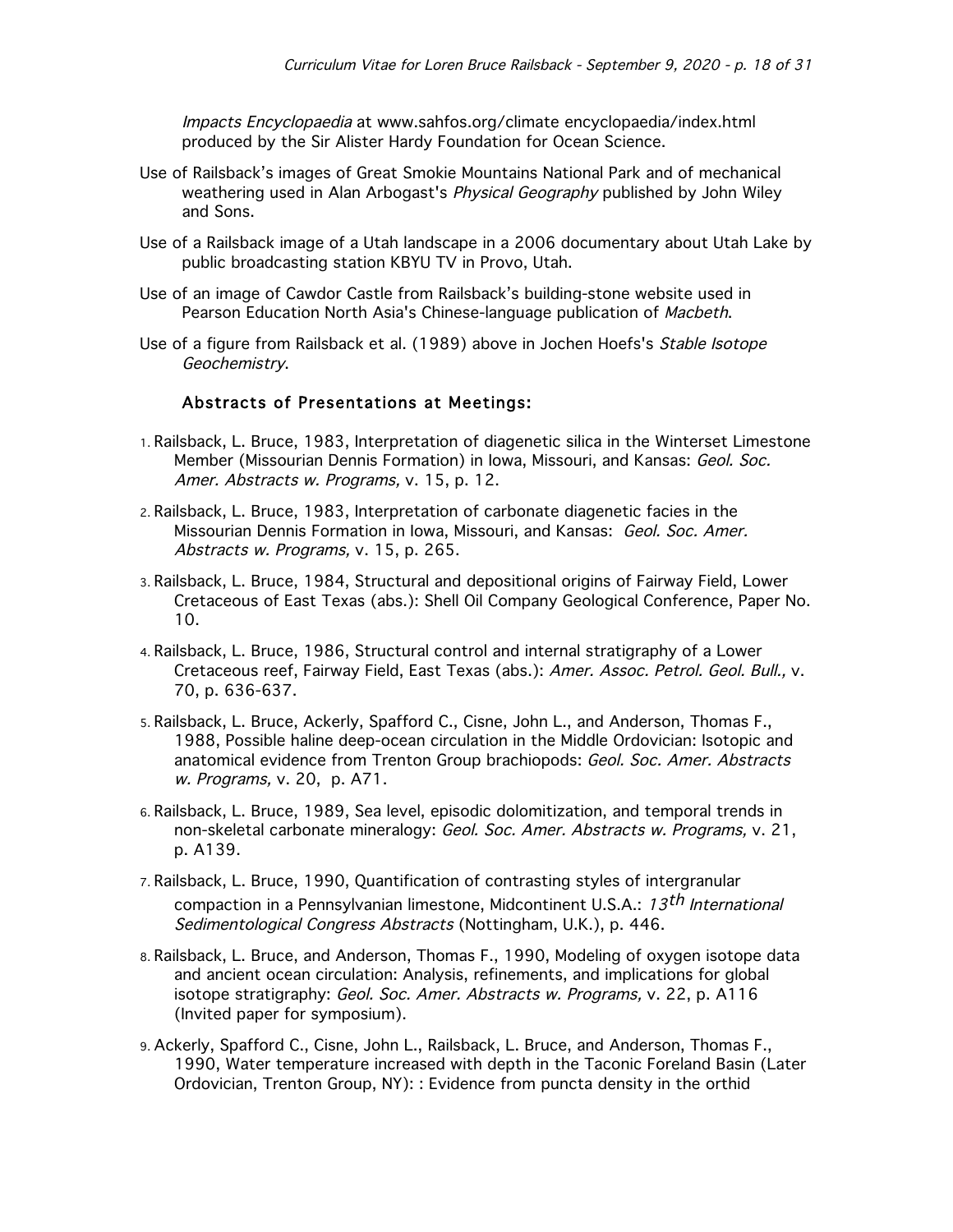brachiopod Paucicrura rogata : Geol. Soc. Amer. Abstracts w. Programs, v. 22, p. A355.

- 10. Railsback, L. Bruce, 1991, Effect of laboratory acidization and dissolution of carbonates on clay mineral assemblages in limestones: Geol. Soc. Amer. Abstracts w. Programs, v. 23, p. A65.
- 12. Railsback, L. Bruce, 1992, Lithologic controls on morphology of pressure dissolution surfaces in Paleozoic carbonates from the mideastern U.S.: Geol. Soc. Amer. Abstracts w. Programs, v. 24, p. A57.
- 13. Railsback, L. Bruce, 1993, Geological controls on global rates of coal deposition: A numerical model and its geochemical implications: 1993 SEPM Meeting (Stratigraphic Record of Global Change) Abstracts with Program, p. 32.
- 14. Railsback, L. Bruce, 1993, Changing marine chemistry and biomineralization in the Carboniferous: evidence from original mineralogy of Carboniferous Serpulid worm tubes: 1993 SEPM Meeting (Stratigraphic Record of Global Change) Abstracts with Program, p.35-36.
- 15. Railsback, L. Bruce, and Hood, Edward C., 1993, Vertical sutured contacts caused by intergranular pressure dissolution during tectonic compression in Jurassic limestones, High Atlas Mountains, Morocco: Geol. Soc. Amer. Abstracts w. Programs, v. 25, p. A162.
- 16. Andrews, Lynn. M., and Railsback, L. Bruce, 1995, Bedding-plane and tectonic stylolites in Appalachian carbonates: statistical analysis and computer simulation: Geol. Soc. Amer. Abstracts w. Programs, v. 27, p. A-174.
- 17. Railsback, L. Bruce, 1995, Tectonic stylolites perpendicular to modern stress in the "undeformed" Nashville Dome: evidence for Jurassic-to-recent intraplate tectonic compression: Geol. Soc. Amer. Abstracts w. Programs, v. 27, p. A-217.
- 18. Bouker, Polly A., Goddard, Ethan A., Goggin, Keith E., Hall, A. Shawn, McLain, Angela A., Orsega, Michael C., Rafter, Margaret A., Railsback, L. Bruce, Feeney, Thomas P., Webster, James W., and Jackson, Brian P., 1995, A survey of the major-element geochemistry of Georgia groundwater: Geol. Soc. Amer. Abstracts w. Programs, v. 27, p. A-248.
- 19. Webster, J.W., and Railsback. L.B., 1996, Carbonate equilibrium of Georgia groundwater: American Association of Geographers 92nd Annual Meeting, p. 310.
- 20. Rafter, M.A., and Railsback, L.B., 1996, Analysis of two Republic of Madagascar speleothems as potential records of climate: Geol. Soc. Amer. Abstracts w. Programs, v. 28 p. A307.
- 21. Baldini, J.U.L., Elkins, J.T., Gardiner, L.S., Hunter, D.M., Railsback, L.B., and Holland, S.M., 1998, Petrographic and geochemical evidence for meteoric diagenesis and a Type I sequence boundary in Ordovician limestones near Pulaski, Tennessee: Geological Society of America Abstracts with Programs, v. 30, p. A332.
- 22. Hunter, Daniel M., Holland, Steven M., and Railsback, L. Bruce, 1999, Testing for subaerial exposure at five Upper Ordovician sequence boundaries, Nashville Dome, Tennessee: Geological Society of America Abstracts with Programs, Southeastern Section, p. A22.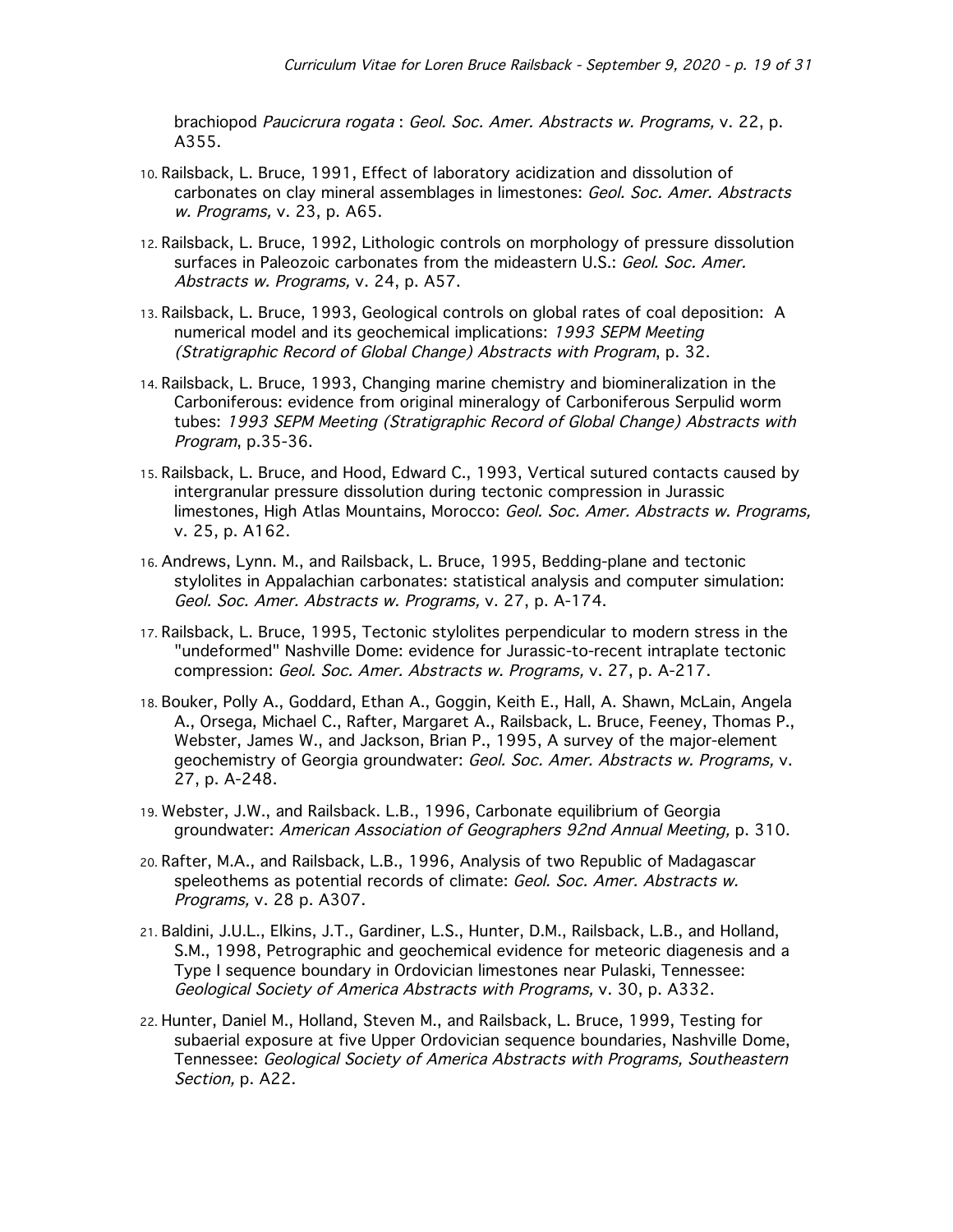- 23. Hood, E.C., and Railsback, L.B., 1999, A diagenetic study of Jurassic limestones from the High Atlas Mountains, Morocco: Geological Society of America Abstracts with Programs, Southeastern Section, p. A22.
- 24. Hunter, Daniel M., Holland, Steven M., and Railsback, L. Bruce, 1999, Testing for subaerial exposure at five Upper Ordovician sequence boundaries, Nashville Dome, Tennessee: Geological Society of America Abstracts with Programs, v. 31, p. A290.
- 25. Brook, G.A., Railsback, L.B., Webster, J.W., Evans, D., Dennis, W.D. and Sheen, S.-W., 2000, A 1500-year, high-resolution record of wet and dry climatic intervals in Botswana from detrital sand and silt in a stalagmite. Dubai International Conference on Desertification, February 12-15, 2000.
- 26. Railsback, L. Bruce, 2000, An Earth Scientist's Periodic Table of the Elements and their Ions: Geological Society of America Abstracts with Programs, v. 32, p. A216.
- 27. Cerajewski, Rebecca J., Crisp, R. Eric, Kucinskis, Jennifer A., Baldini, Lisa M., Stroik, Frank E., Summers, Katherine R., Xiao, H.-L., Railsback, L. Bruce, and Holland, S.M., 2000, Evidence for meteoric diagenesis and subaerial exposure at the Trenton Transgression flooding surface, Middle Ordovician, Carthage, Tennessee: Geological Society of America Abstracts with Programs, v. 32, p. A178-A179.
- 28. Brook, George A., and Railsback, L. Bruce, 2001, Climate and human activities in Southern Africa since AD 500: Evidence from Botswanan stalagmites: American Association of Geographers Annual Meeting, New York, NY, February 2001.
- 29. Railsback, L. Bruce, 2001, An Earth Scientist's Periodic Table of the Elements and their Ions: Earth System Processes - a global meeting, Edinburgh, Scotland, sponsored by the Geological Society of London and the Geological Society of America, June 25-28, 2001, p. 73-74.
- 30. Brook, G.A., and Railsback, L.B., 2001, Climate in southern Africa since AD 500: evidence from Botswana stalagmites. Invited presentation, Fifth International Conference on Geomorphology, Tokyo, Japan Aug. 23-28, 2001, published in Transactions (Chikei) of the Japanese Geomorphological Union, v. 22, p. C-32.
- 31. Elkins, Joe. T., and Railsback, L. Bruce, 2001, Paleoclimatic implications of the  $\delta^{13}C$ values of humic substances in karst terrains in the southern United States: Geological Society of America Abstracts with Programs, v. 33, p. A341.
- 32. Baldini, L.M., Walker, S.E., Railsback, L.B., and Crowe, D.E., 2001, Cyclicity and environmental variation in the carbon and oxygen isotopic composition of the modern land snail Cerion on San Salvador, Bahamas: Geological Society of America Abstracts with Programs, v. 33, p. A158-159.
- 33. Xiao, H., Brook, G.A. and Railsback, L.B., 2001, Climate and human activities in a stalagmite from Guizhou, China: Annual Meeting of Southern Division of Association of American Geographers.
- 34. Elkins, Joe. T., and Railsback, L. Bruce, 2002,  $\delta^{13}$ C value of soil organic matter in speleothems: a new proxy to determine paleovegetation and interpret paleoclimate: Geological Society of America Combined North-Central Southeastern Meeting, Lexington, Kentucky, April 2002.
- 35. Heim, N.A., Layou, K.M., Railsback, L.B., Holland, S.M., Cox, J.E., and Crowe, D.E., 2004, Geochemical evidence of subaerial exposure at parasequence boundaries in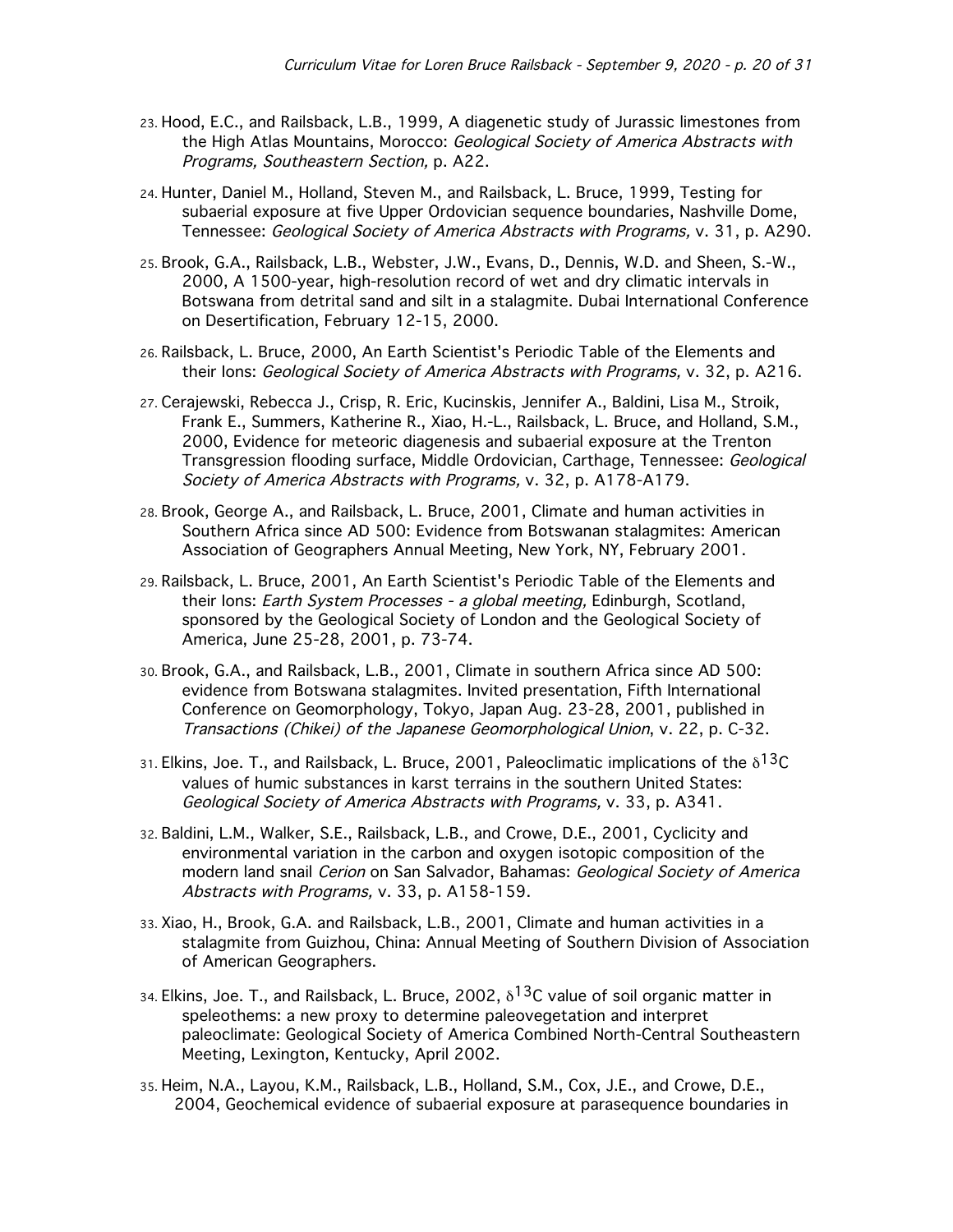Middle Ordovician limestones from the Nashville Dome, Tennessee, U.S.A.: Geological Society of America Abstracts with Programs, v. 36, No. 5, p. 76.

- 36. Purdin, Bethany J., Railsback, L. Bruce, Holland, Steven M., and Crowe, Douglas E., 2005, Significance and variation in  $\delta^{13}$ C and  $\delta^{18}$ O across surfaces of subaerial exposure in Ordovician limestones of the Nashville Dome, TN: GSA Southeastern Section Meeting.
- 37. Harris, R.S., Railsback, L.B., Roden, M.F., and Holland, S.M., 2005, Sedimentary petrology of Upper Eocene ejecta-bearing sands from the southeastern coastal plain: SEPM Resarch Conference.
- 38. Purdin, Bethany J., Railsback, L. Bruce, Holland, Steven M., and Crowe, Douglas E., 2005, Significance of  $\delta^{13}$ C,  $\delta^{18}$ O and strontium content in the identification of surfaces of subaerial exposure in Ordovician limestones of the Nashville Dome, Tennessee, U.S.A.: Geological Society of America Annual Meeting Abstracts with Programs v. 37, no. 7, p. 356-357.
- 39. George A. Brook, Louis Scott, and L. Bruce Railsback, 2008, A 35 ka Pollen and Isotope Record of Environmental Change from a Speleothem in Wonderwerk Cave, South Africa: 3rd Southern Deserts Conference: Climate change and the peopling of the Southern deserts Kalahari 2008, Molopo Lodge, Northern Cape, South Africa, September 16-19, 2008.
- 40. George A. Brook, Louis Scott, and L. Bruce Railsback, 2008, A 35 ka Pollen and Isotope Record of Environmental Change from a Speleothem in Wonderwerk Cave, South Africa: 5th International Conference of Climate Change: The Karst Records (KR5), Southwest University of China, Chongqing, June 2-5, 2008.
- 41. Eric Hogan, Kevin Meazell, Miles Henderson, Sally Walker, Chris Fleisher, L. Bruce Railsback and Sandra Wyld, 2008, Tectonics, taphonomy, and trilobites: The Cambrian Conasauga Shale lagerstatte: Geological Society of America Annual Meeting (Houston, Texas), Presentation 315-3.
- 42. Walker S, Hogan E, Meazell K, Henderson M, Railsback L, Wyld S., 2009, Trilobite transport, taphonomy, and turbidites: The Cambrian Conasauga Shale Lagerstätt Revisited: International Conference on the Cambrian Explosion, Walcott 2009. 95.
- 43. Caddeo, G.A., Railsback, L.B., De Waele, J. & Frau, F., 2010, High-resolution traceelement data from a Sardinian flowstone as evidence of environmental change: 20th General Meeting of the International Mineralogical Association, Budapest, Hungary, 21-27 August 2010.
- 44. Lundy, D.A., Dowd, J., Railsback, L.B., and Rasmussen, T., 2011, The Relationship of lateral spreading to mass depletion rates for LNAPL in contact with groundwater: International Symposium on Bioremediation and Sustainable Environmental Technologies, Reno, NV, June 27 -30, 2011.
- 45. Sletten, H.R., Railsback, L.B., Brook, G.A., Cheng, H., and Edwards., R.L., 2011, A 4600-yr high-resolution stalagmite paleoclimate record for northeastern Namibia: Geological Society of America Southeastern Section Meeting, Wilmington, NC, March 2011: Geol. Soc. Amer. Abstracts w. Programs, v. 43, No. 2.
- 46. Railsback, L.B., Akers, P., Babcock, L.N., Fraley, T.K., Holdridge, G.A., McMullen, S.K., Ostrowicki, K., Sletten, H.R., Wang, L., and Cox, J.E., 2011, Origin and potential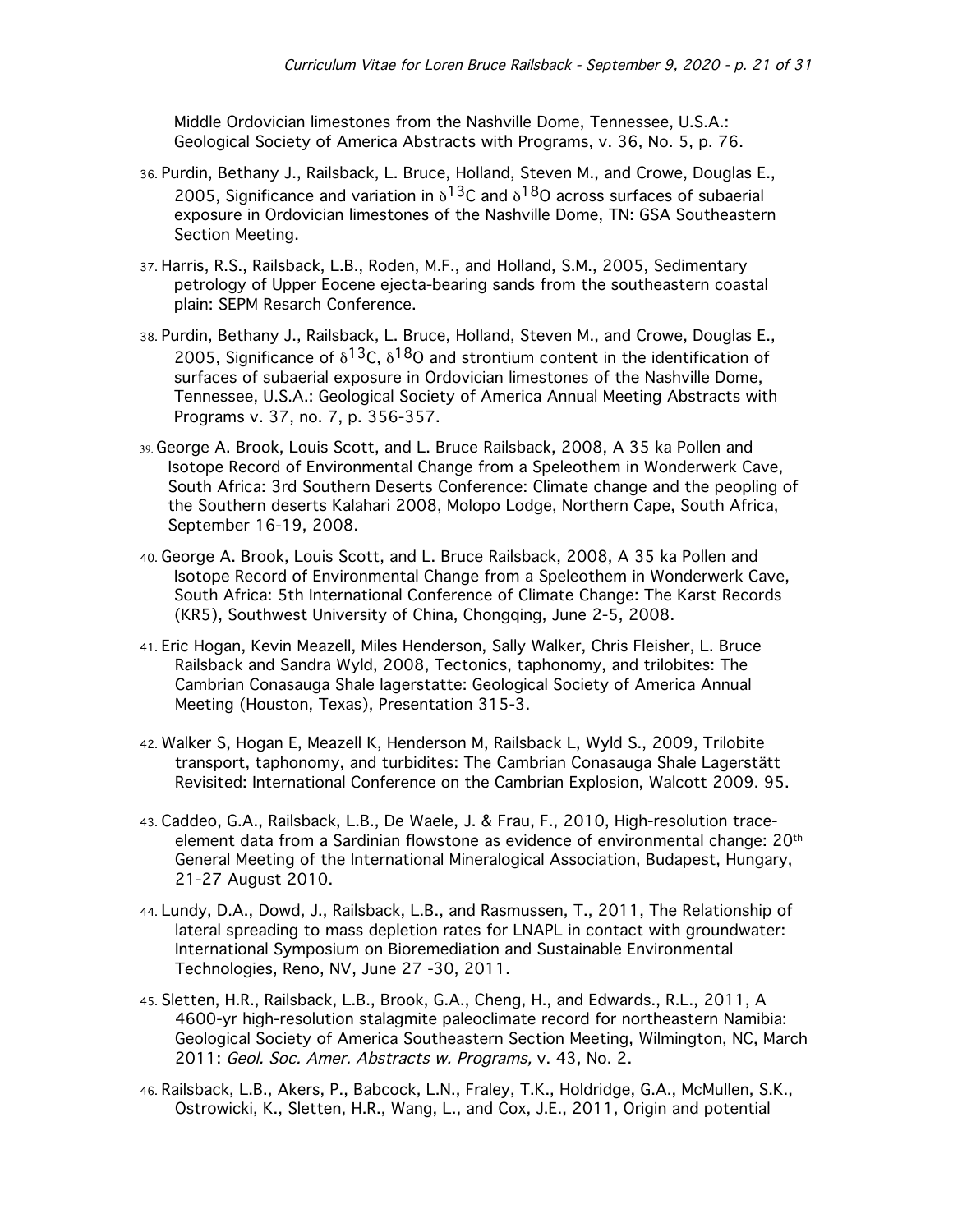significance of caliche crusts on basalt and limestone substrates in and near the Snake River Plain, southeastern Idaho: Geological Society of America Southeastern Section Meeting, Wilmington, NC, March 2011: Geol. Soc. Amer. Abstracts w. Programs, v. 43, No. 2.

- 47. Brook, G.A., and Railsback, L.B., 2012, Botswana stalagmite BC97-14 records a significant wet period in the eighteenth century A.D. that suggests a link between solar activity, ENSO, climate and human activities in southern and eastern Africa over the last millennium: 32nd International Geographical Congress, Cologne, Germany, 26-30 August 2012.
- 48. Guglielmo Angelo Caddeo, L. Bruce Railsback, Jo De Waele, and Franco Frau, 2012, Contrasting genesis and environmental significance of aragonite inferred from comparison of minor and trace element variation across calcite layers in speleothems from a mine cave and an ordinary cave of southwestern Sardinia (Italy): Second International Symposium on Mine Caves, Iglesias, Sardinia, Italy, 26-29 April 2012.
- 49. L. Bruce Railsback and Rolando Alfaro Ramírez, 2012, An Earth Scientist's Periodic Table of the Elements and Their Ions: Third International Conference on the Periodic Table, Cusco, Peru, 14-16 August 2012.
- 50. L. Bruce Railsback, Pete D. Akers, and Lixin Wang, 2012, Layer-bounding surfaces in stalagmites as keys to better chronologies and paleoclimate records: Geological Society of America Annual Meeting, Charlotte, North Carolina, 4-7 November, 2012.
- 51. Sellers, R.C., Railsback, L.B., Liang, F., Vidal Romani, J.R., Vaquero, M., Grandal, A., Edwards, R.L., and Cheng, H., 2013, Isotopic and petrographic evidence for Quaternary long-term climate change from a stalagmite from the Serra do Courel of Spain: Geological Society of America Annual Meeting, Denver, Colorado, October 2013.
- 52. Voarintsoa, Ny Riavo G., L. Bruce Railsback, Fuyuan Liang, George A. Brook, Hai Cheng , and R. Lawrence Edwards, 2013, Evidence of past climate change in the Little Ice Age and of the Pacific Decadal Oscillation periodicity in Africa: comparison between two neighbor stalagmites from Namibia and Botswana (preliminary results): American Geophysical Union Annual Meeting, San Francisco, California, December 2013.
- 53. Lundy, D.A., Dowd, J., Railsback, L.B., and Rasmussen, T., 2013, A Flowtube Discharge and Mass Depletion Model for Testing LNAPL Source Zone Stability: 24th National Tanks Conference, Denver, Colorado, September 16-18, 2013.
- 54. Voarintsoa, Ny Riavo G., L. Bruce Railsback, Fuyuan Liang, George A. Brook, Hai Cheng , and R. Lawrence Edwards, 2014, Control of solar radiation over climate variability in southern Africa: isotopic and petrographic evidence from Namibia and Botswana stalagmites. Geological Society of America Annual Meeting, Vancouver, British Columbia, October 2014.
- 55. Akers, Pete D., George A. Brook, Fuyuan Liang, Xianfeng Wang, Augusto S. Auler, L. Bruce Railsback, Hai Cheng, R. Lawrence Edwards, and Carlos Benedetto, 2014, A 48,000 year record of climate change in west-central Argentina from stalagmites in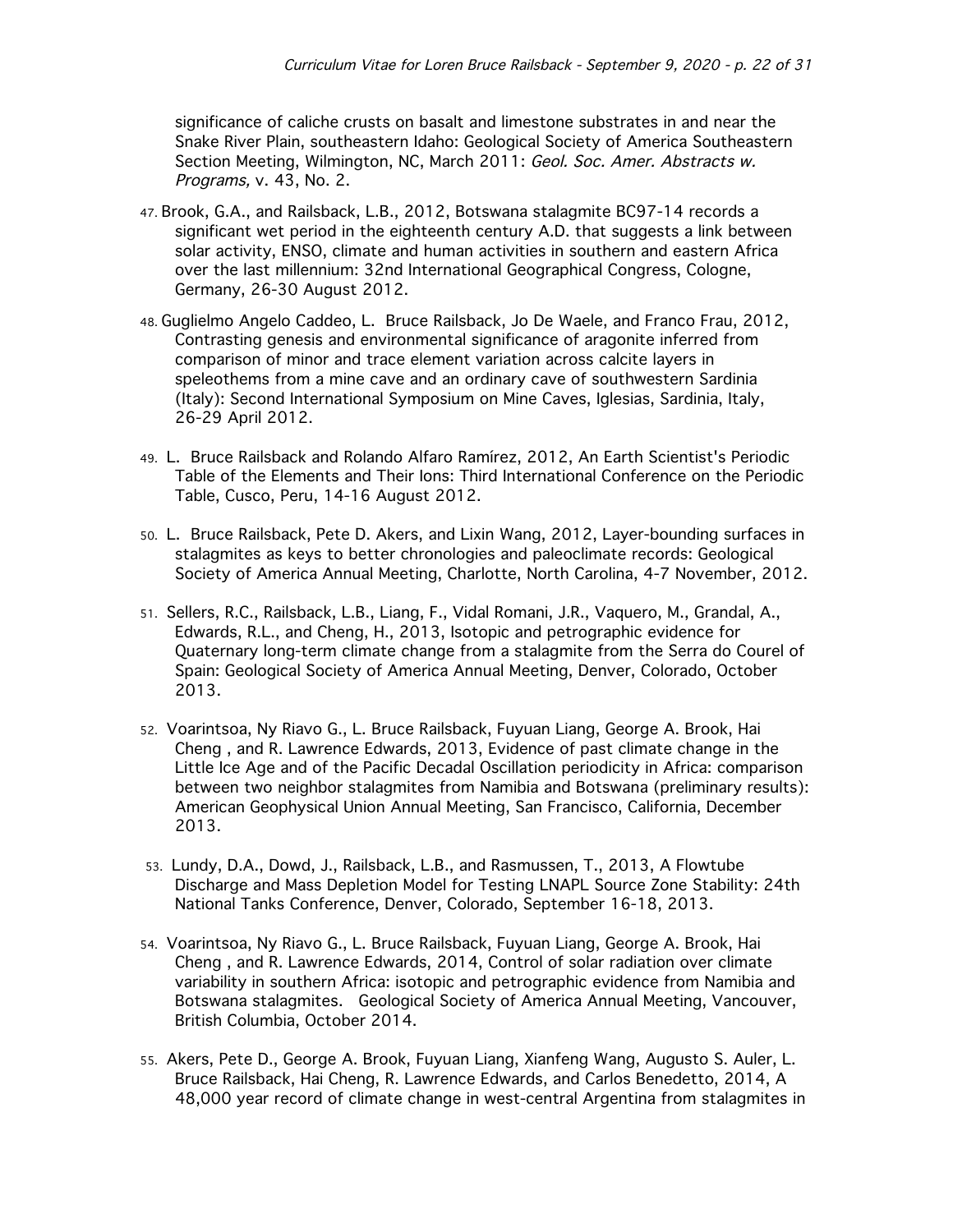Caverna de Las Brujas, Mendoza Province. Climate Change: The Karst Record VII (KR7) Conference, Melbourne, Australia, September-October 2014.

- 56. Katelynn Blanche Garrett, Fuyuan Liang, Rachel C. Sellers, L. Bruce Railsback, Juan Ramón Vidal Romani, Marcos Vaqueiro Rodríguez, Aurora Grandal-d'Anglade, Hai Cheng, and R. Lawrence Edwards, 2015, Radiometric and isotopic evidence for changing interglacial climate over the last 550,000 years from six stalagmites from northwestern Spain: Geological Society of America Southeastern Section Meeting, Chattanooga, Tennessee, March 2015.
- 57. Voarintsoa, Ny Riavo G., L. Bruce Railsback, Xianglei Li, Gayatri Kathayat, Hai Cheng, George A. Brook, and R. Lawrence Edwards, 2015, Stalagmite records revealing extensive drier period in northwestern Madagascar between the early and late Holocene (8-1.5 ka B.P.): Summer School on Speleothem Science, Department of Earth Sciences, Oxford, UK, August 2015.
- 58. Voarintsoa, Ny Riavo G., George A. Brook, Fuyuan Liang, Eugene Marias, Hai Cheng , R. Lawrence Edwards, and L. Bruce Railsback, 2015, Stronger monsoon during southward migration of the ITCZ recorded in a Namibian stalagmite, presented at Monsoons & ITCZ: the annual cycle in the Holocene and the future, a workshop at Columbia University (New York, NY) September 15-19, 2015.
- 59. Voarintsoa, Ny Riavo G., L. Bruce Railsback, George A. Brook, Lixin Wang, Fuyuan Liang, Hai Cheng, and R. Lawrence Edwards, 2015, Late Holocene (ca. AD 370- 1210) ecosystem changes inferred from a stalagmite from northwestern Madagascar: the role of the ITCZ and human activity: American Geophysical Union Fall Meeting, San Francisco, December 2015.
- 60. Don A. Lundy, John F. Dowd, and L. Bruce Railsback, 2015, Evaluating LNAPL body stability at a crude oil release site: American Institute of Professional Geologists, Georgia Section meeting on "Innovative Environmental Assessment and Remediation Technology", Kennesaw, GA, September 30, 2015.
- 61. Voarintsoa, N. R. G., Railsback, L. B., Brook, G. A., Wang, L., Kathayat, G., Cheng, H., Li, X., Edwards, R. L., Rakotondrazafy, A. F. M., and Madison Razanatseheno, M. O., 2016, Distinct early-, mid-, and late-Holocene climate in NW Madagascar: evidence from two stalagmites, Southern Hemisphere Assessment of PalaeoEnvironments (SHAPE) International Focus Group Workshop: Southern Hemisphere climate of the present and past, Universidad de Chile, Santiago.
- 62. Laura A. Dupont, L. Bruce Railsback, George A. Brook, Fuyuan Liang, Hai Cheng, R. Lawrence Edwards, 2017, Evaluating Human-Driven Environmental Change Using a Madagascar Stalagmite: Summer School on Speleothem Science, Burgos, Spain, August 2017.
- 63. Dupont, L.A., Railsback, L.B., Brook, G.A., Liang, F., Cheng, H., Edwards, R.L., 2019, Investigating paleoenvironmental change during the Holocene using a stalagmite from Matupi Cave, equatorial Africa: Geological Society of America Annual Meeting, Phoenix, Arizona.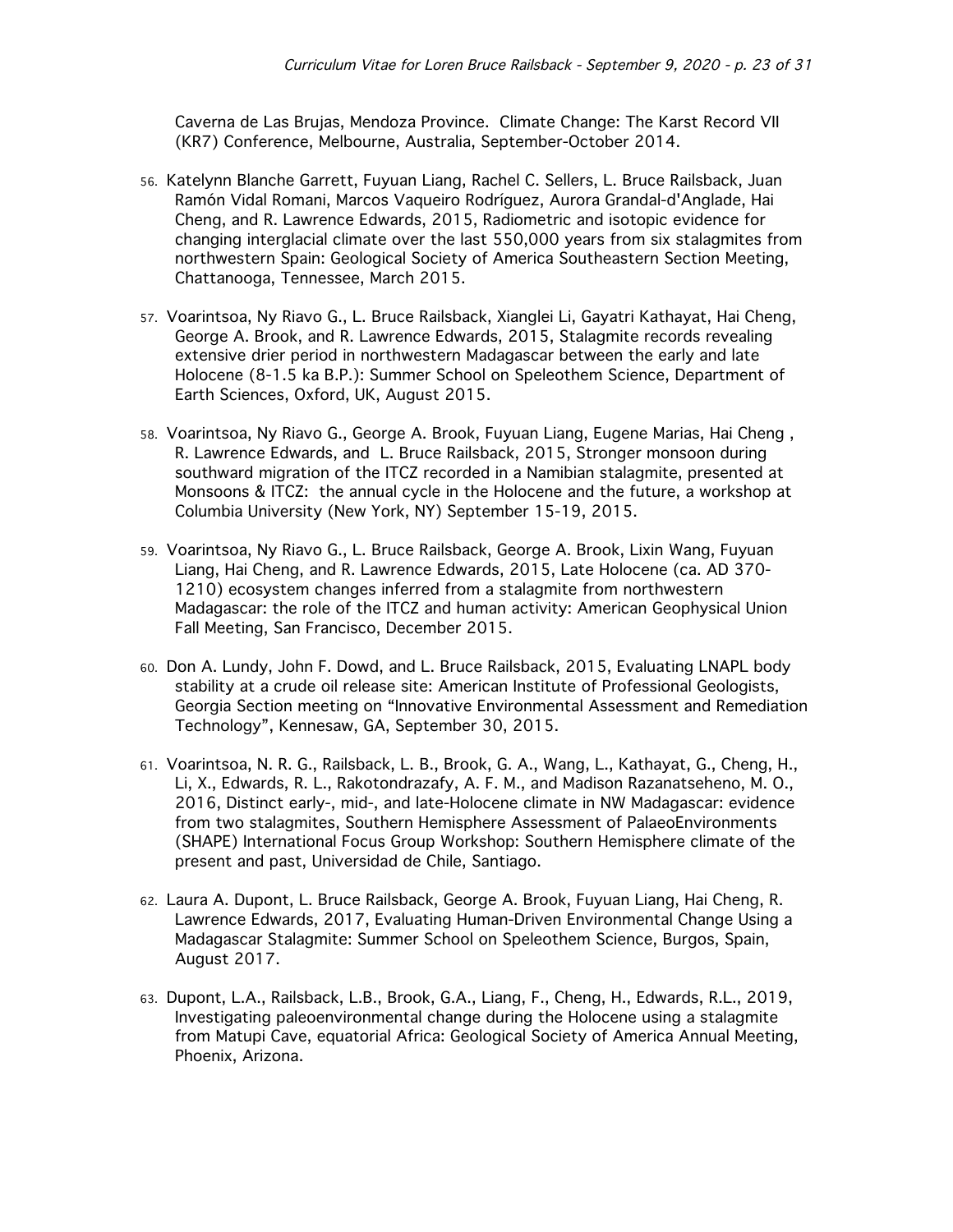#### Invited Lectures:

October 12, 1989, University of Georgia Geology Department seminar series: C-S-Fe Chemistry of Ordovician Shales in the Taconic Foreland Basin of New York: Relationships between Organic Carbon, Diagenetic Sulfides, and Sulfur Isotopes.

January 12, 1996, Georgia Southern University Geology Department Seminar Series: Carbonate mineralogy: Some insights from basic chemistry and some insights into carbonate petrology.

September 15, 1999, Appalachian State University Geology Department Seminar Series: A Simple Geologist's View of the Northern Alps near Innsbruck, Austria.

February 2, 2001, University of Georgia Department of Geology Geochemistry Seminar: An Earth Scientist's Periodic Table of the Elements and Their Ions.

March 15, 2001, University of Georgia Department of Geology Journal Club Seminar Series: An Earth Scientist's Periodic Table of the Elements and Their Ions: One heretic's journey from minerals and igneous rocks to soils to groundwater and to the oceans.

February 22, 2002, University of Georgia Department of Crop and Soil Sciences Lecture Series: An Earth Scientist's Periodic Table of the Elements and Their Ions.

July 5, 2002, University of New Orleans - Innsbruck Lecture Series: A Geological Introduction to Innsbruck and the Tirolean Alps.

July 8, 2003, University of New Orleans - Innsbruck Lecture Series: A Geological Introduction to Innsbruck and the Tirolean Alps.

July 14, 2003, University of New Orleans - Innsbruck Lecture Series: Alpine Glaciers, and Glaciers of the Alps.

July 21, 2003, University of New Orleans - Innsbruck Lecture Series: Glaciation, Greenhouse Gases, and Global Climate: one scientist's relatively objective analysis of an ongoing socioeconomic controversy.

January 22, 2004, University of Georgia: Evidence for unexpected surfaces of subaerial exposure at tops of parasequences in Ordovician strata of the Nashville Dome.

February 5, 2004, University of Georgia: A Systematic Explanation of Systematic Mineralogy.

April 22, 2004, University of California at Los Angeles Department of Earth and Space Sciences Colloquium: An Earth Scientist's Periodic Table of the Elements and Their Ions.

April 23, 2004, California Institute of Technology Earth and Planetary Sciences Colloquium: An Earth Scientist's Periodic Table of the Elements and Their Ions.

October 26, 2004, Central Savannah River Area Geological Society: An Earth Scientist's Periodic Table of the Elements and Their Ions.

April 7, 2005, University of North Carolina - Chapel Hill Department of Geological Sciences Colloquium: An Earth Scientist's Periodic Table of the Elements and Their Ions.

April 8, 2005, East Carolina University Department of Geology Colloquium: An Earth Scientist's Periodic Table of the Elements and Their Ions.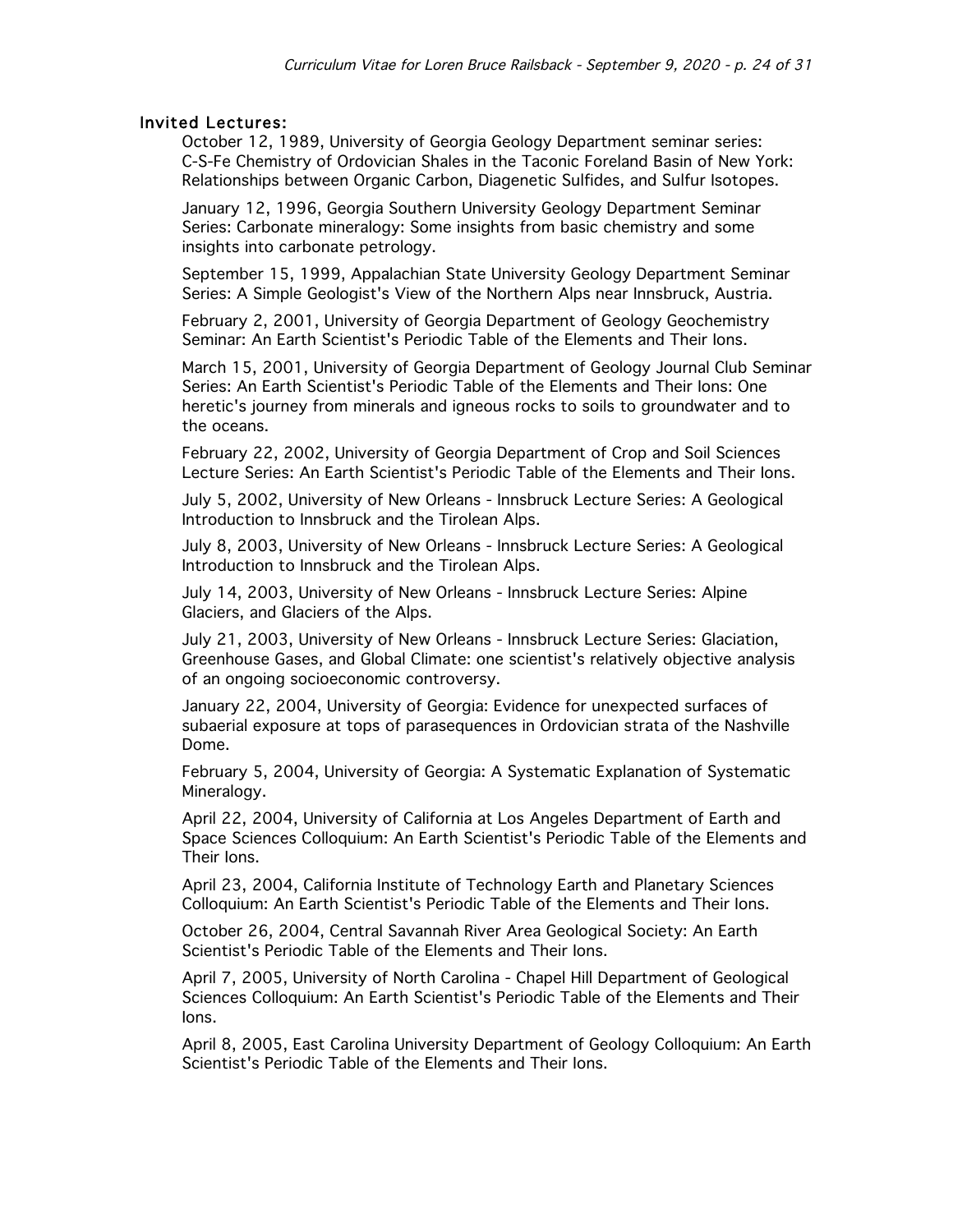October 12, 2005, University of Alabama Department of Geological Sciences Graduate Seminar Series Special Lecture: An Earth Scientist's Periodic Table of the Elements and Their Ions.

October 4, 2007, Georgia Southern University Department of Geology and Geography Seminar Series: A Simple Geologist's View of the Northern Alps near Innsbruck, Austria.

August 26, 2010, University of Georgia Department of Geology Geosciences Colloquium: A record of Holocene long-term climate change and shorter-term environmental shifts from a stalagmite from the Sierra del Caurel of northwestern Spain.

October 13, 2010, University of Alabama Department of Geological Sciences Graduate Seminar Series Special Lecture: A record of Holocene long-term climate change and shorter-term environmental shifts from a stalagmite from the Sierra del Caurel of northwestern Spain.

November 11, 2010, Georgia Southern University Department of Geology and Geography Seminar Series: A record of Holocene long-term climate change and shorter-term environmental shifts from a stalagmite from the Sierra del Caurel of northwestern Spain.

May 2, 2014: Featured/keynote speaker at the Spring Retreat of the Bioenergy Systems Research Institute of the University of Georgia: Technical, economic, and environmental aspects of hydraulic fracturing in the exploitation of unconventional hydrocarbon resources.

September 2014: Featured/keynote speaker at the Best of Karst event held by the Karst Research Group of the University of South Florida (invitation declined because of schedule conflicts).

April 17, 2015, University of Georgia Department of Geology Geosciences Colloquium: Tales from the Pleistocene: records of glacial and interglacial stages in stalagmites from China, Spain, and New Mexico.

January 13, 2020: University of Georgia GEOL 4020 guest lecture: An Earth Scientist's Periodic Table of the Elements and Their Ions.

February 5, 2020: Osher Lifelong Learning Institute at the University of Georgia (OLLI@UGA) guest lecture: Anthropogenic Global Climate Change: Questions a skeptic might ask, and answers.

March 4, 2020: Osher Lifelong Learning Institute at the University of Georgia (OLLI@UGA) guest lecture: Global Warming and Sea Level Change: Fact or Fiction?.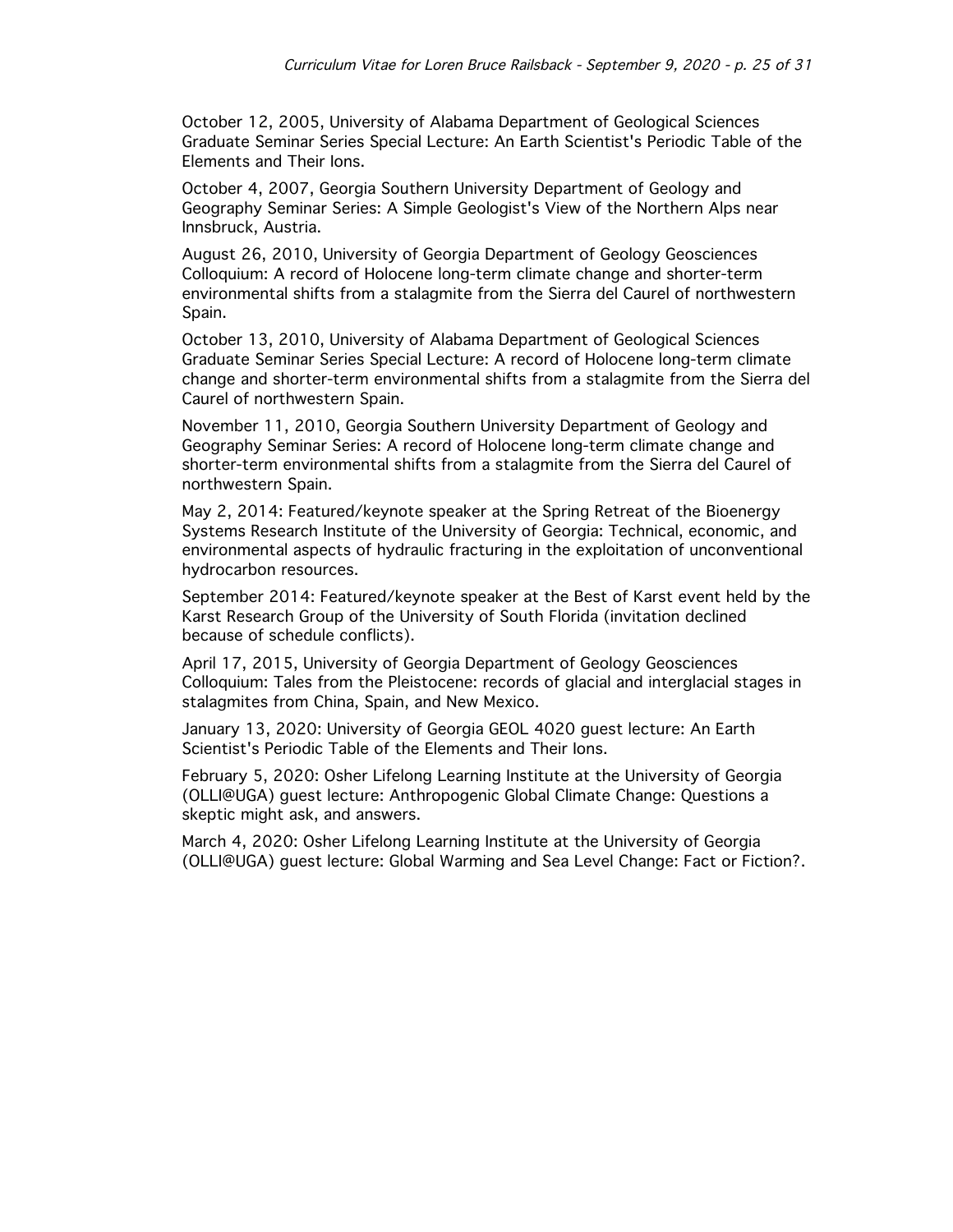# Research Grants funded:

- Mineralogical controls on stylolite development in limestones: funded by University of Georgia Research Foundation (Faculty Research Grant) for one year beginning January 1, 1991 (\$4,500).
- Contributor to proposal for acquisition of a gas-source mass spectrometer (D. Crowe, P.I.; awarded by National Science Foundation 1992)
- Jurassic paleoceanography: Oxygen isotope study of Lower to Middle Jurassic carbonate strata in the Central High Atlas Mountains of Morocco: Funded by National Science Foundation for one year beginning June 1, 1992 (\$42,215).
- Contributor to proposal for construction of a laser-ablation microsampling device for a gas-source mass spectrometer(D. Crowe, P.I.; awarded by National Science Foundation 1998)
- Contributor to grant for upgrading of an electron microprobe (A. Patiño Douce, P.I.; awarded by National Science Foundation 1998)
- A high-resolution environmental record for southern Africa from annual layers, pollen, and microscopic charcoal in cave speleothems: funded by National Oceanographic and Atmospheric Administration Climate and Global Change Program for 1.5 years beginning May, 1995 (Co-P.I. with G.A. Brook, and J.-C. Thill) (\$60,000).
- High-resolution ENSO and other paleoenvironmental data for the last 20 ka from cave speleothems in Madagascar and Botswana: funded by National Science Foundation ESH/ATM Program for 3 years beginning July 1, 1999 (Co-P.I. with G.A. Brook) (\$380,392).
- Publication of An Earth Scientist's Periodic Table of the Elements and Their Ions: funded by National Science Foundation Education Directorate July 1, 2002 to June 30, 2004 (\$4,344)
- Contributor to a proposal for a Laminated Stalagmite Network, an international network of seven researchers, including Railsback, to hold workshops in the laboratories of each. (awarded to organizer Dr. Andy Baker of the University of Birmingham (UK) by the Leverhulme Trust, March 2006)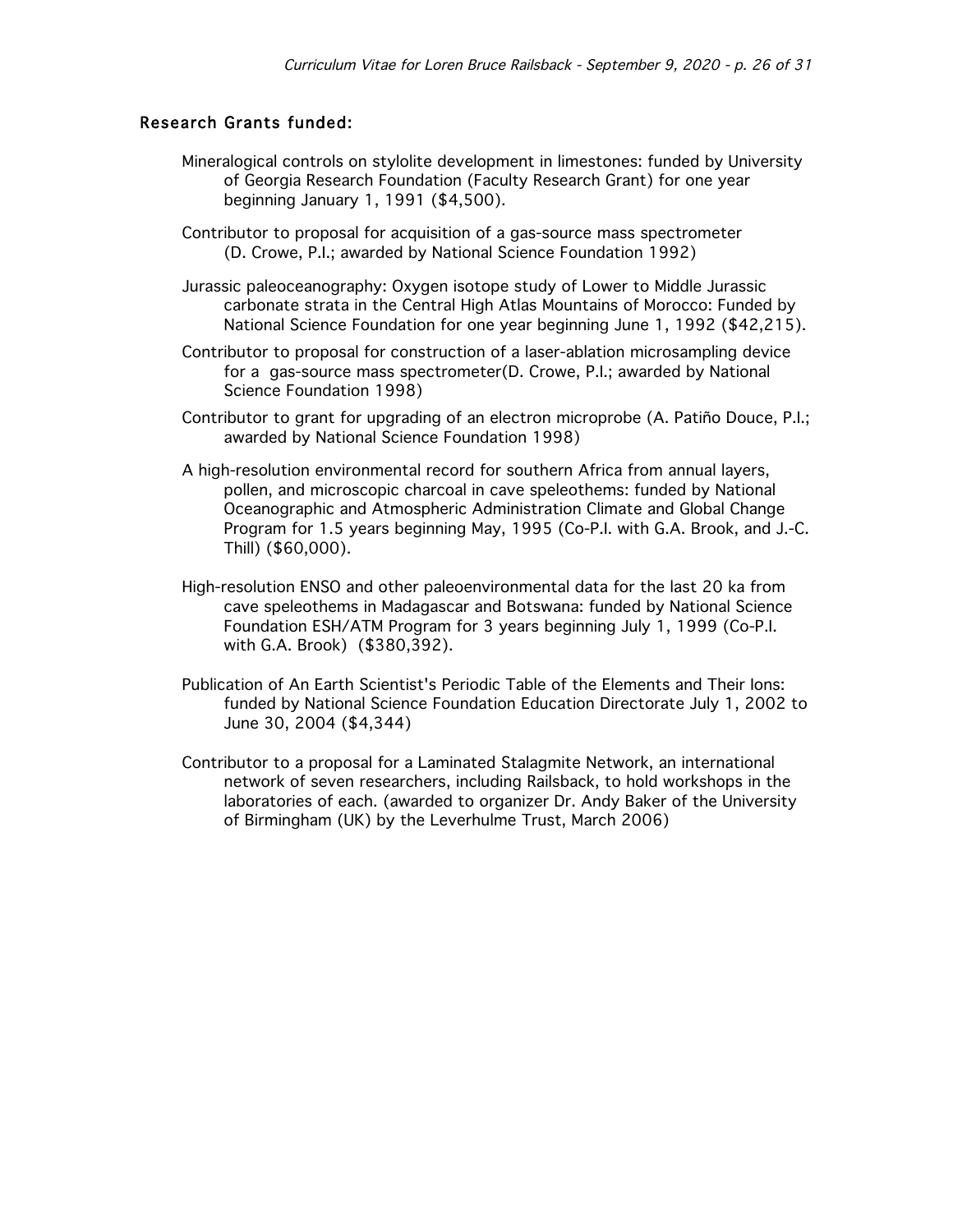# Editorial and Review Work

Review of manuscripts for

American Mineralogist (Mineralogical Society of America) American Journal of Science (Yale University) Annales Societatis Geologorum Poloniae (Geological Society of Poland) Arabian Journal for Science and Engineering ASMOSIA (Association for Study of Marbles and Other Stones used In Antiquity) Basin Research (International Association of Sedimentologists) Canadian Journal of Earth Sciences (National Research Council Canada) Chemical Geology (Elsevier) Climate of the Past (European Geosciences Union) Earth and Planetary Sciences Letters Engineering (Elsevier) Geochimica et Cosmochimica Acta (Geochemical Society) Geological Magazine (Cambridge University, UK) Geological Society of America Bulletin (GSA) Geological Society of America Special Papers (GSA) Geology (GSA) The Holocene International Association of Sedimentologists Special Publications (IAS) International Journal of Speleology (International Union of Speleology) Journal of Asian Earth Sciences Journal of Cave and Karst Research (National Speleological Society) Journal of Geophysical Research (American Geophysical Union) Journal of Quaternary Science Journal of Sedimentary Petrology (SEPM - Society for Sedimentary Geology) Journal of Sedimentary Research (SEPM - Society for Sedimentary Geology) Journal of Structural Geology (Elsevier) Nature (Macmillan) Ore Geology Reviews (International Assoc'n on the Genesis of Ore Deposits) Palaeogeography, Palaeoclimatology, Palaeoecology (Elsevier) Paleoceanography (American Geophysical Union) Quaternary Geochronology (Elsevier) **Quaternary Research (University of Washington)** Quaternary Science Reviews (Elsevier) Science Advances (American Association for the Advancement of Science) Sedimentology (International Association of Sedimentologists) Sedimentary Geology (Elsevier) SEPM Special Publications (SEPM - Society for Sedimentary Geology) Evaluation of grant proposals for National Science Foundation (U.S. government) Natural Sciences and Engineering Research Council (Canadian government) Natural Environment Research Council (U.K. government) Netherlands Foundation for the Advancement of Tropical Research – WOTRO (Dutch government) German Research Foundation (Deutsche Forschungsgemeinschaft - DFG) (German government) FWF Austrian Science Fund (Austrian government) Israel Science Foundation (Israeli government) Petroleum Research Fund (American Chemical Society)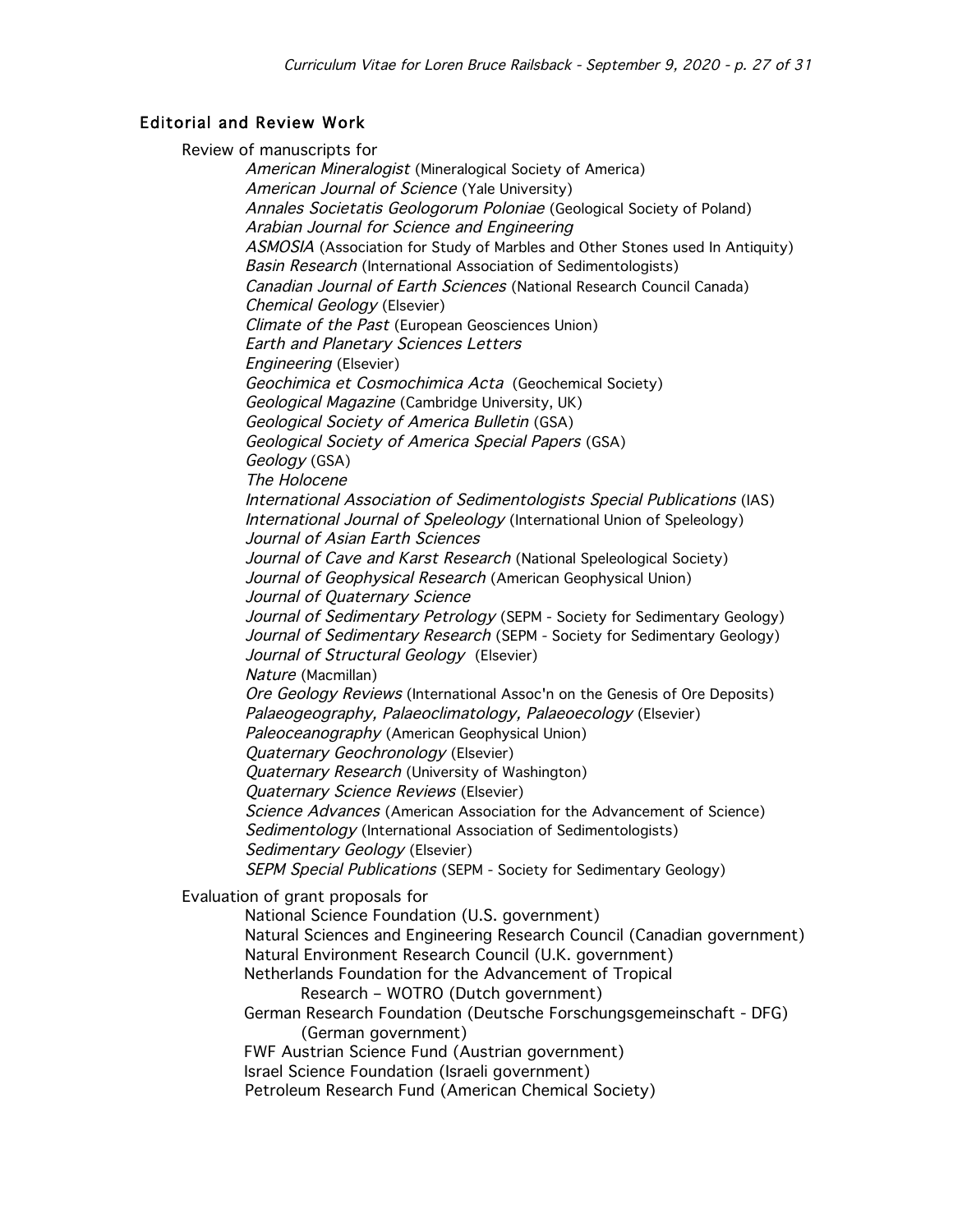Review of book proposals for Cambridge University Press Chapman and Hall

Review of faculty members for promotion for University of South Florida (USA) Durham University (UK)

# Teaching Activity:

Teaching Awards: See above

Courses Taught:

Dynamic Earth (UNO GEOL 1000) Earth Processes and Resources (UGA GEOL 1121) Historical Geology / Earth's History of Global Change (UGA GLY 116 / GEOL 1122) Alpine and Glacial Geology (UNO GEOL 2096) Elementary Oceanography (UGA GLY 303 / GEOL 3030) Petrology II (UGA GLY 323) Geology (Departmental Weekly) Seminar (UGA GLY 404/604) Petroleum Geology (GEOL 4320/6320) Sedimentary Petrology (UGA GLY 800) Earth-Surface Geochemistry (Sed. Geochem.) (UGA GLY 815 / GEOL 8150) Sandstone Petrology (UGA GLY 818 / GEOL 8180) Carbonate Petrology (UGA GLY 820 / GEOL 8020) Special Topics Courses: Geochemistry of Sedimentary Sulfides (as GLY 700) Pressure Dissolution and Stylolitization (as GLY 802A) Mineralogy of Sedimentary Carbonates (as GLY803A) Meteoric Diagenesis of Carbonate Rocks (as GLY 803B) Mineralogy of Sedimentary Carbonates: Applications to Speleothems (as GLY803A)

### B.S. Thesis Supervision:

Rachel C. Sellers (Thesis topic: Isotopic and petrographic evidence for Quaternary long-term climate change from a stalagmite from the Serra do Courel of Spain) Katelynn B. Garrett (Thesis topic: Radiometric and isotopic evidence for changing interglacial climate over the last 550,000 years from six stalagmites from northwestern Spain)

Laura A. Dupont (Thesis topic: Stalagmite evidence for environmental change associated with human activities in Madagascar over the last 2000 years)

#### M.S. Thesis Supervision:

Julia E. Cox (Thesis topic: Isotopic investigation of pedogenic and other carbonates in the Devonian Catskill Group of New York)

- Edward C. Hood (Thesis Topic: Diagenesis of Jurassic limestones in the Central High Atlas Mountains of Morocco)
- Lynn M. Andrews (Thesis Topic: Controls on stylolitization in carbonate rocks from the Appalachians)
- Jennifer R. Diaz (Thesis Topic: Meteoric diagenesis at sequence boundaries in the Ordovician strata from the Nashville Dome)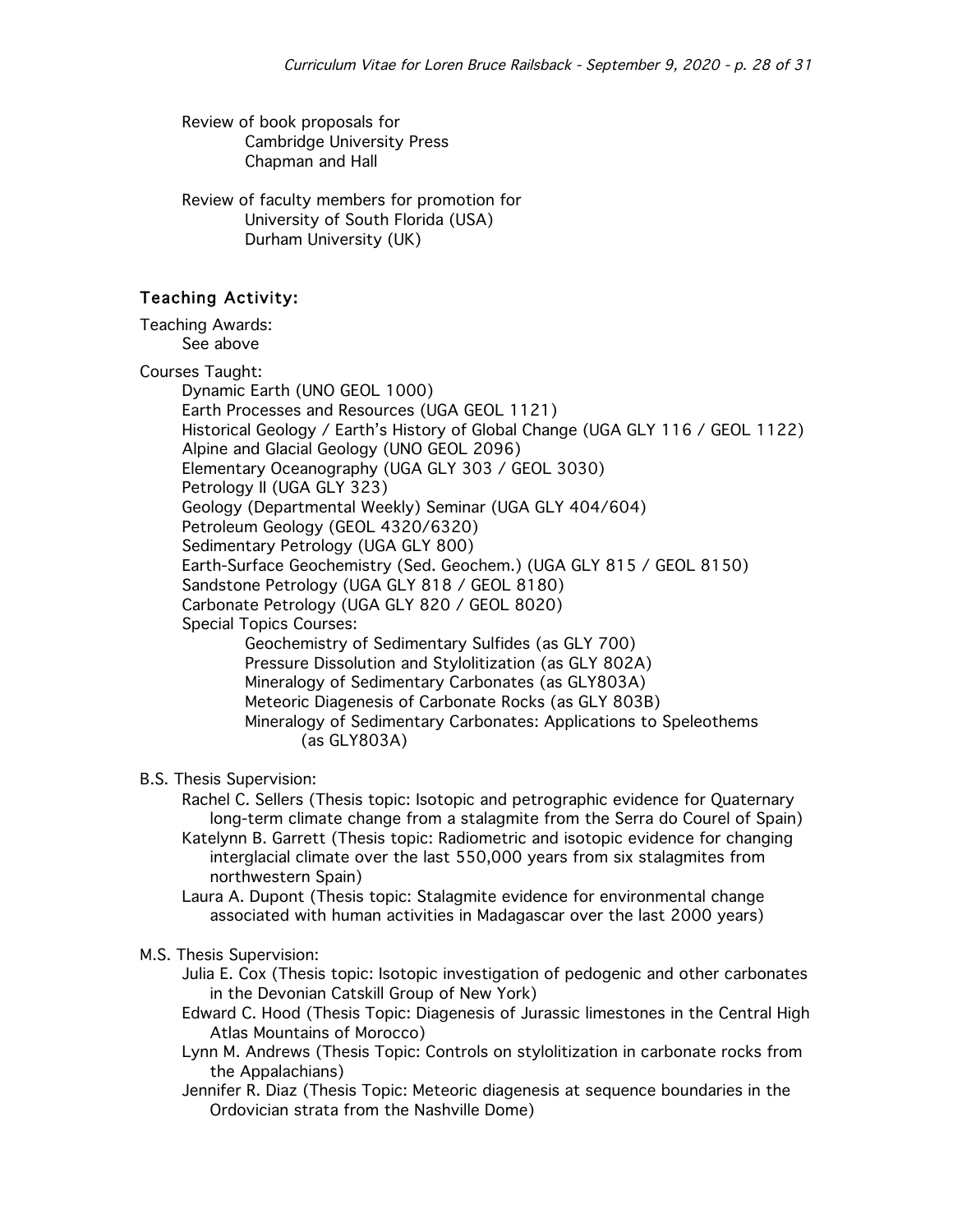- Margaret A. Rafter (Thesis Topic: Paleoclimatic records from annually layered speleothems from southern Africa)
- E. Michael Jordan (Thesis Topic: Geochemical indicators of diagenesis at sequence boundaries in the Ordovician strata from the Nashville Dome)
- James U.L. Baldini (Thesis Topic: Relationships between speleothem morphology and drip rate)
- Bethany Purdin (Thesis Topic: Reliability of indicators of meteoric diagenesis below sequence boundaries)
- Hillary R. Sletten (Thesis Topic: Paleoclimate records and their anthropological implications)
- Laura A. Dupont (Thesis Topic: Paleoclimate of eastern Africa from two stalagmites from the eastern Democratic Republic of the Congo).
- Ph.D. Dissertation Supervision:
	- Joe T. Elkins (Dissertation topic: Isotopic studies of organic acids in speleothems as potential paleoenvironmental tools)
	- Ny Riavo G. Voarintsoa (Dissertation topic: Climate history in southern Africa and Madagascar as recorded in stalagmites)
- M.S. Advisory Committee Service:

R. Andrew Lowe (Thesis topic: Diagenesis of Cretaceous kaolins in central Georgia) Jeffrey Clippard (Geophysical research in east-central Georgia)

David Heller (Weathering, dedolomitization, and patina development on archaeological marbles)

Eric Thoman (Oxygen isotopic study of auriferous quartzites from South Africa) Jian Chen (Paleoclimatological analysis of Botswanan speleothems)

Robert Kuhn (Taphonomy of salt-marsh foraminifera on the Georgia coast)

- Jae-Gon Kim (Biotite alteration and soil development on the Sparta Granite in the Georgia Piedmont)
- John Jordan (Sequence stratigraphic study of a carbonate-clastic transition at the Mississippian-Pennsylvanian boundary, southeastern Tennessee)
- Lara Leverett (Geophysical studies in Georgia)
- Robert Jones (Hydrologic Studies of karst)
- Alan Peoples (Sequence stratigraphy, Dakota Group, Cañon City, CO)
- Shawn Hall (C isotope study of dissolved organic matter in Georgia rivers)
- Angela McLain (Nitrogen fixation in illites from the Texas Gulf Coast)
- Shaw-Wen Sheen (Annual layers in speleothems)

Polly A. Bouker (Quantitative analysis of tempestites)

- Ethan A. Goddard (Isotopic study of speleothems from Wonderwerk Cave, South Africa)
- Joshua B. Sternberg (Diagenetic recognition of a major sequence boundary in the Ordovician of the Midcontinent)
- Andrew Benson (Isotopic stratigraphy of Ordovician Limestones from southwest Virginia)
- Daniel Hunter (Meteoric diagenesis at Cincinnatian sequence boundaries near Nashville)
- John LeGolvan (Fate of magnetite and ilmenite in the weathering of igneous rocks) Lisa Miller Baldini (Environmental Isotopic of studies of the gastropod Cerion from the Bahamas).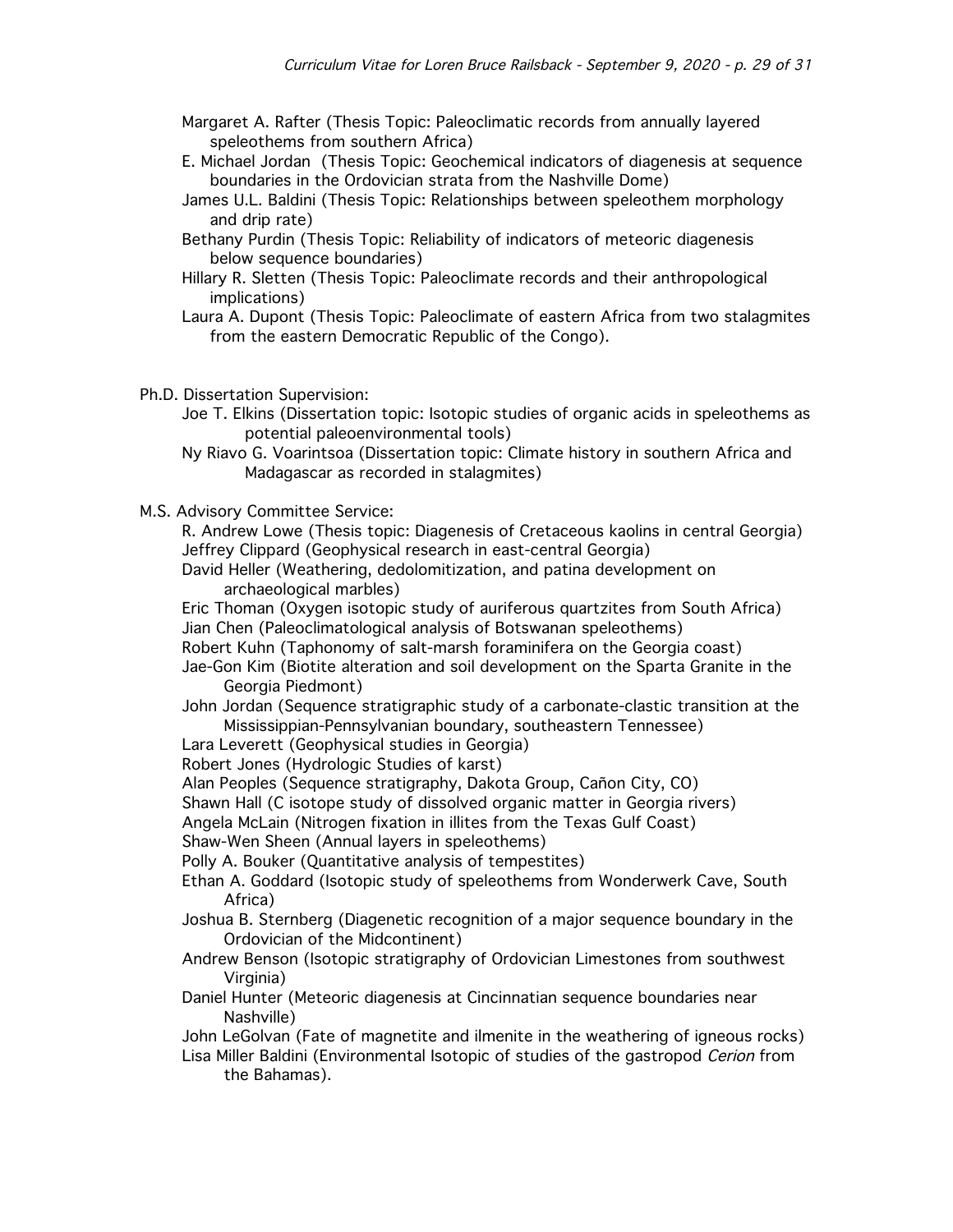Katherine Summers (Paleoclimatology and paleobiogeography of Lake Ngami, Botswana).

Torsten Ernst (Detection and analysis of acid mine drainage via remote sensing).

- Vanese Flood (Sedimentation and coral reef ecology in a disturbed bay in Bermuda).
- Matthew Jarrett (Paleoclimatological study of esturine molluscs using C & O stable isotopes)

Eleanor Gardiner (Taphonomy of avian remains)

Justin Miller (Paleocology of Eocene echinoderms from Florida and Georgia) Peter D. Akers (Stalagmite evidence of climate change from Belize) Sharon McMullen (Paleontology and stratigraphy of Mesozoic strata in Wyoming) Annaka Clement (Geochemistry and stratigraphy of Mesozoic strata in Wyoming) Bolton Howes (Stratigraphy of Jurassic strata in western Wyoming) Cullen LaPointe (Miocene molluscs as evidence of climate change) Sydney Lee (Stratigraphy of the Jurassic of Alberta)

Ph.D. Advisory Committee Service:

William R. McClain (Dissertation Topic: Archaeological geology of a site in Turkey) Nathan Melear (Mineralogical transformations in soil genesis)

Scott Pike (Mapping and analysis of marbles from Mt. Pentelikon, Athens, Greece) Sang-Hwan Gwak (Diagenetic study of Cretaceous Limestones, Western Atlantic) Thomas Feeney (Origin of glacially eroded grasslands, western New York) James W. Webster (Paleoclimatological evidence from speleothems in Belize)

Stephen B. Harper (Controls on development of debris flows in a catastrophic storm in Thailand)

Elizabeth Gardiner (Stability of communities across a sequence boundary in Quaternary Caribbean limestones)

- Shaw-Wen Sheen (Soils and groundwater at karstic sites in the southeastern United States)
- Colleen Stapleton (Geochemical studies of archeological glasses)

Hong-lin Xiao (Paleoclimatological studies of karst in China)

Karen Layou (Regional extinction and recovery in the Ordovician of Tennessee) Noel Heim (Regional biodiversity in the Mississippian of the southwestern U.S.) Fuyuan Liang (Records of monsoons in stalagmites, and karst development)

Dan Bulger (Geochemical and mineralogical indicators of sequence stratigraphic

boundaries)

- Genevieve Holdridge (Studies of the paleoenvironmental context of archaeological materials from Oaxaca)
- Don Lundy (Weathering of the margins of a subsurface hydrocarbon plume from a pipeline break in Minnesota)

Pete D. Akers (Paleoclimate in southern Indiana during the last glaciation) Lixin Wang (Paleoclimate in southern Africa and Madagascar)

Other advising of students:

Year-long visit in 2009-2010 by Ph.D. student Guglielmo Angelo Caddeo of the University of Cagliari (Sardinia, Italy) for research on speleothems.

External reviewer of the dissertation of Romina Belli for the University of Newcastle, New South Wales, Australia, in 2013.